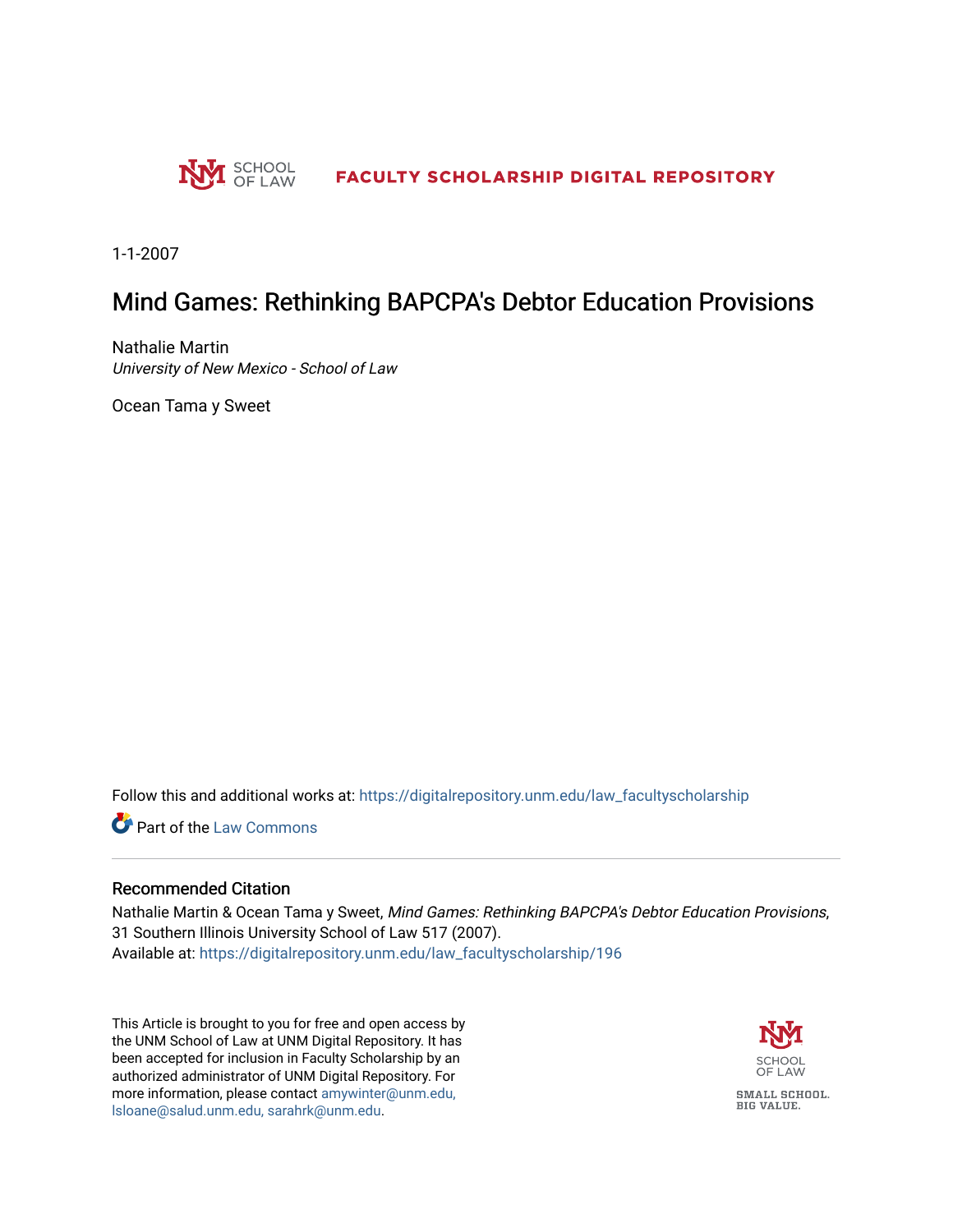# MIND GAMES: RETHINKING BAPCPA'S DEBTOR EDUCATION PROVISIONS

Nathalie Martin<sup>\*</sup> and Ocean Tama y Sweet<sup>\*\*</sup>

U.S. consumer credit levels are at an all-time high.<sup>1</sup> Historically forgiving U.S. bankruptcy systems, designed to create a vibrant economy through borrowing, have combined with the deregulation of credit markets and post 9–11 admonitions to spend, to create the most indebted public we have ever had.<sup>2</sup> As a group, we have charged greatly, and saved little. Thus, we have little to invest and no capacity to retire.<sup>3</sup>

Dickason Professor of Law, University of New Mexico School of Law.

J.D. expected, University of New Mexico School of Law, May 2007, B.A., Government, Cornell University. The authors thank Christopher Lopez for his research assistance and Stewart Paley and Fred Hart for their comments on earlier drafts of this Essay. The authors also thank the University of New Mexico School of Law for its financial support, as well as the Southern Illinois University School of Law and Dean Peter Alexander for the wonderful symposium at which these and other ideas were shared. Finally, Professor Martin thanks Professor Karen Gross for inspiring the financial literacy course discussed at the end of this Essay.

<sup>1.</sup> Tresa A. Sullivan, Elizabeth Warren & Jay Lawrence Westbrook, *Less Stigma or More Financial Distress: An Empirical Analysis of the Extraordinary Increase in Bankruptcy Filings,* 59 STAN. L. REV. 213, 229–32 (2006). In their most recent study of bankruptcy debtors, as well as overall debt levels, bankruptcy and stigma, the Sullivan, Warren and Westbrook research team notes that current "debtors have substantially larger debt loads than in the previous years." *Id.* at 228.

<sup>2.</sup> By 2004, total household debt was at an historical high of 112 percent of disposable personal income. *The Condition of the Banking Industry: Hearing Before the S. Comm. on Banking, Housing, and Urban Affairs*, 108th Cong. 4 (2004) [hereinafter FDIC Testimony] (statement of Donald E. Powell, Chairman, Federal Deposit Insurance Corp. (FDIC)), *available at* http://banking.senate.gov/\_files/powell.pdf; *see also* Sullivan, Warren and Westbrook, *supra* note 1, at 248.

<sup>3.</sup> Kathleen H. Czarney, Note*, The Future of American's Pensions: Revamping Pension Plan Asset Allocation to Combat the Pension Benefit Guaranty Corporation's Deficit,* 51 CLEV.ST.L.REV. 153, 155 (2004). Though Americans have traditionally relied upon the three-legged stool of personal savings, pension funds and social security for their retirement needs, all three have been weakened over time. *Id.* Personal savings are at a 74-year low. Martin Crutsinger, *2006 Personal Savings Drop to 74-Year Low,* Feb. 2, 2007, *available at* http://www.sfgate.com/cgi-bin/article.cgi?f= /n/a/2007/02/01/financial/f053547S48.DTL (last visited on Apr. 4, 2007). Pension plan assets are significantly reduced today compared to the recent past. *See* Czarney, *supra* note 3, at 153 n. 140, (stating that "[i]n 2001, some of the largest plans in PBGC's twenty-seven year history were terminated including 'Trans World Airlines (36,500 workers and retirees), The Grand Union Company (17,000 workers and retirees), Outboard Marine Corporation (10,000 workers and retirees), Bradlees Stores (8,000 workers and retirees), Northwestern Steel and Wire Company (4,000 workers and retirees) and Laclede Steel Company (4,000 workers and retirees).'"). As Ms. Czarney notes, "both pension plans and Social Security have proven to be inadequate to provide financial stability during retirement." *See* Id at 155, n.1 (citing Mary Williams Walsh, *Many Companies Fight Shortfalls in Pension Funds,* N.Y. TIMES, Jan. 13, 2003, at A1; Mary Williams Walsh, *\$8 Billion Surplus Withers at Agency Insuring Pensions*, N.Y. TIMES, Jan. 25, 2003, at A1; Robert Perez and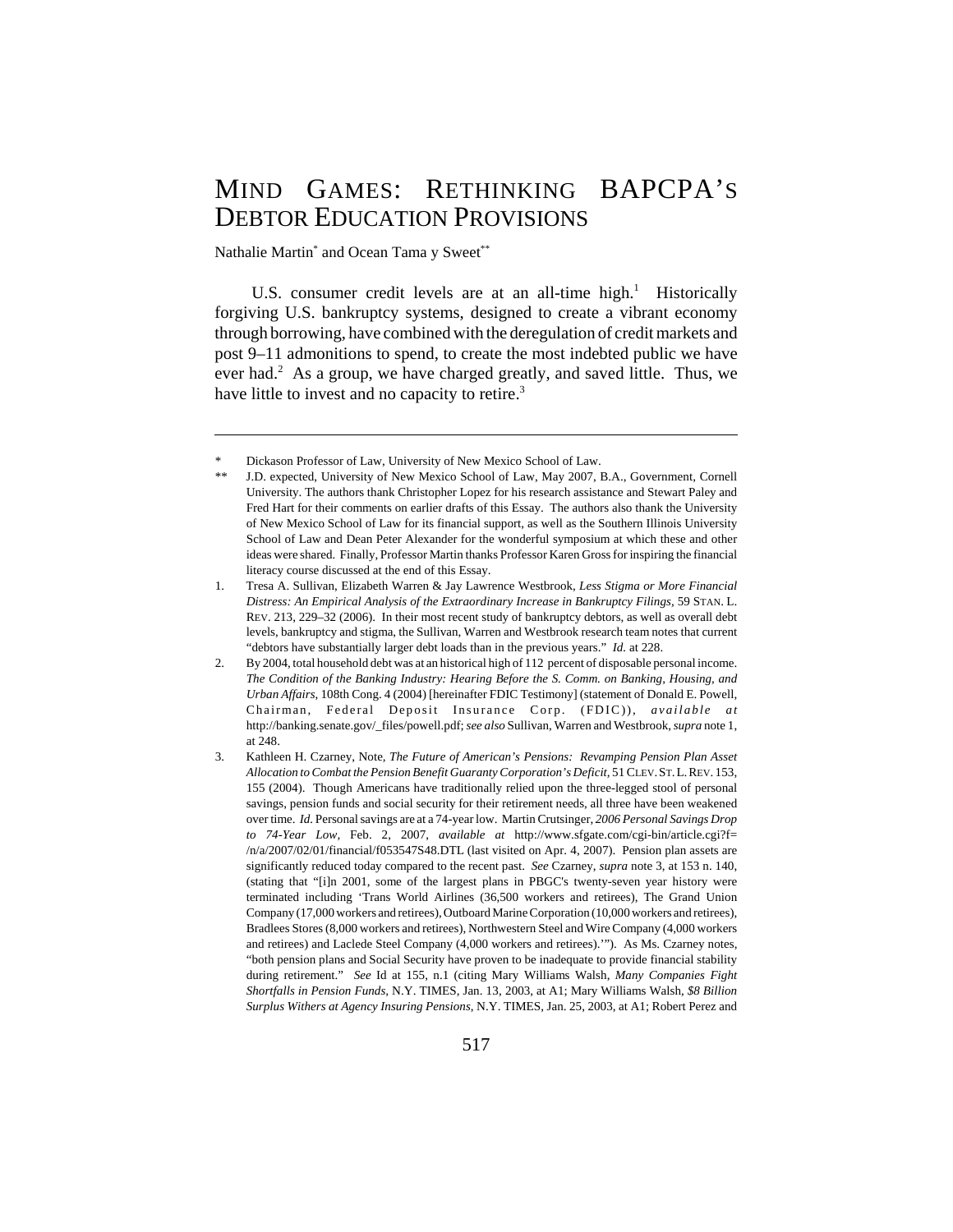Clearly a good financial education is needed. As with all useful lessons, however, there is a time and a place. The Bankruptcy Abuse Prevention and Consumer Protection Act of 2005 ("BAPCPA"),<sup>4</sup> enacted in April of 2005, and made effective for the most part in October 17, 2006, contains two requirements for debtor education in the context of every individual bankruptcy petition filed on or after October 17, 2006. The first requirement is that each individual debtor receive a "credit briefing" before being allowed to file a bankruptcy case at all.<sup>5</sup> Specifically, the credit briefing must outline opportunities for credit counseling, provide a budget analysis, and provide an analysis of financial conditions, factors that caused such financial conditions, and how the debtor can develop a plan of action for dealing with the debt without incurring negative amortization of debt.<sup>6</sup>

Susan Malley, *Asset Allocation and the Social Security System,*12 FIN.MGMT. 29 (1983)). "Millions of people have relied on pension funds as an insured income for retirement, yet many have failed to receive" a penny. Czarney, *supra* note 3, at 153 n. 1. Moreover, the future of social security is also uncertain. Neil H. Buchanan, Social Security and *Government Deficits: When Should We Worry?*, 92 CORNELL L. REV. 257, 275–77 (2007).

4. Bankruptcy Abuse Prevention and Consumer Protection Act of 2005, Pub. L. No. 109–8, 119 Stat. 23, codified in various sections of Titles 11, 12, 15, 18, and 28 of the United States Code [hereinafter "BAPCPA"]. In a counterintuitive move economically, this reform makes the bankruptcy system less available and less forgiving by limiting access to the system in various ways. This is counterintuitive because forgiving bankruptcy systems presumably encourage spending, and thus fuel a vibrant U.S. economy. When discussing the process of liberalizing bankruptcy policies around the world, Professor Ronald Mann stated:

> [w]riters in the political economy vein consistently have argued that globalizing economies must provide some form of relief (here, the bankruptcy discharge) for consumers that bear the adverse effects of the unforgiving competitive markets that globalization induces (here, those who borrow to the point of financial distress). Indeed, the United States appears to be unique in responding to rising levels of credit-induced financial distress by making the bankruptcy process less friendly to debtors.

Ronald Mann, *Personal Bankruptcy in the 21st Century: Emerging Trends and New Challenges, Optimizing Consumer Credit Markets and Bankruptcy Policy,* 7 THEORETICAL INQUIRIES L. 395, 399–400 (2006). The U.S. has now limited access to a forgiving bankruptcy system at a time when credit has been democratized and deregulated, meaning there is an immense amount of credit *in* the system.

- 5. 11 U.S.C.A. § 109(h)(1) (West Supp. 2006). There are limited exceptions to this requirement for people who are disabled or incapacitated, or in active military duty in a combat zone. § 109(h)(4). There also is an exception for "exigent circumstances." § 109(h)(3)(A). Even so, the requirement keeps many debtors out of bankruptcy. *In re Davenport*, 335 B.R. 218 (Bankr. M.D. Fla. 2005); *In re Hubbard*, 333 B.R. 377 (Bankr. S.D. Tex. 2005). Sometimes even a foreclosure is not enough to constitute "exigent circumstances". *See In re LaPorta*, 332 B.R. 879 (Bankr. D. Minn. 2005).
- 6. 11 U.S.C.A. § 109(h)(1). The last list of requirements comes from the instructions to credit counselors. The Executive Office of the United States Trustee ("EOUST") has published an application form for those seeking to become certified as approved providers of pre-petition budget and credit counseling. These forms, and their appendices and instructions, are *available at*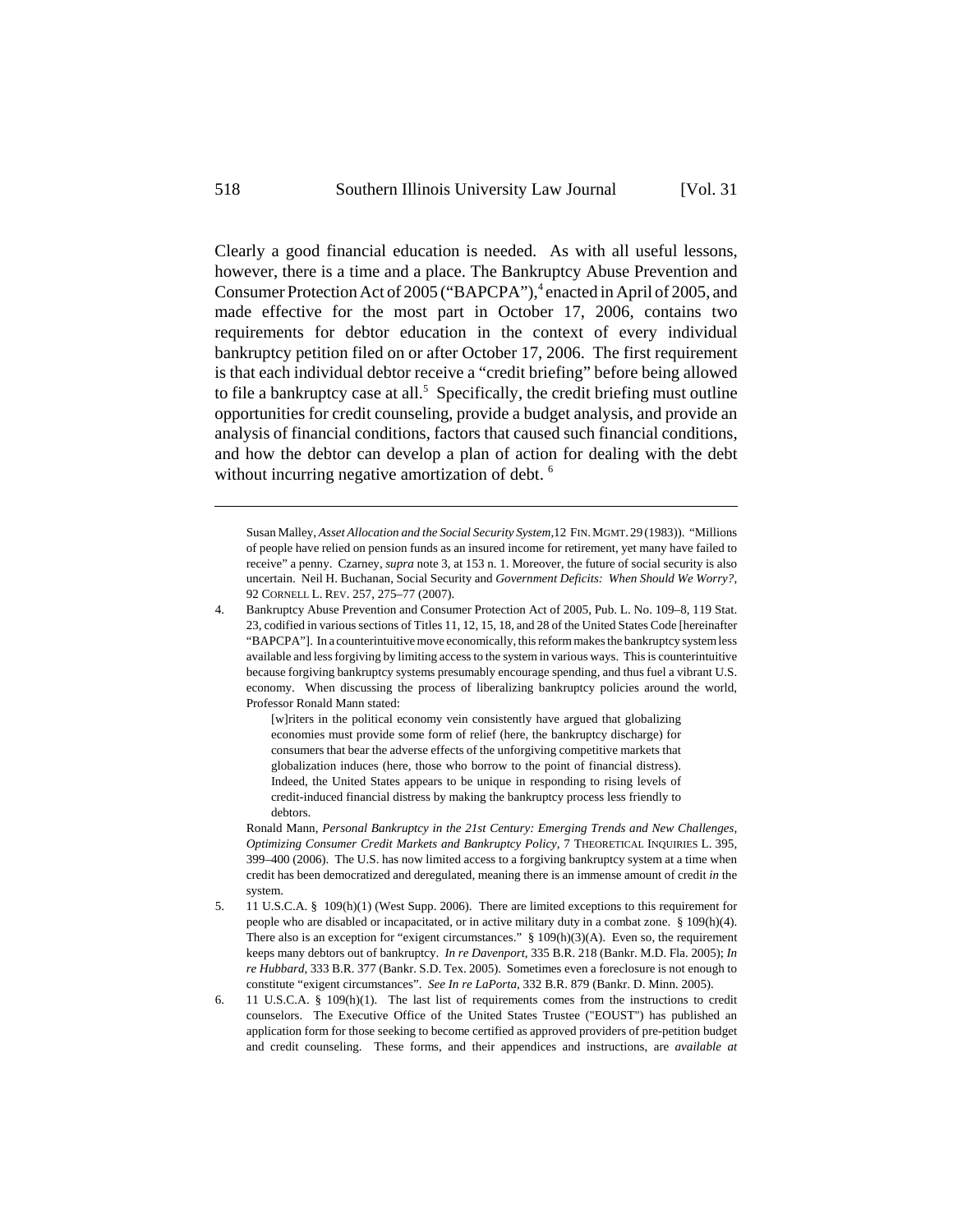The new law also requires that individual debtors, under either chapter 7 or chapter 13, take a post-filing debt management course "designed to assist debtors in understanding personal financial management."7 According to the instructions distributed by The Executive Office of the United States Trustee ("EOUST") and memorialized in the Code of Federal Register, the entity charged with administering this requirement, the course must cover at least three areas of instruction: budget development, money management, and the wise use of credit.<sup>8</sup>

In the abstract, these debtor education courses sound wise. We know so little about personal finance as a society that any instruction is virtually better than no instruction.<sup>9</sup> In reality, however, these requirements do more harm than good. Like most of BAPCPA, they were thrown together with little thought.10 Given the timing and the stress levels of a person facing financial crisis, the first course serves no useful function. Importantly, this requirement also keeps deserving people out of bankruptcy.<sup>11</sup> Since the instruction is ineffective, this bar to entry has no corresponding benefit.

The second course could be useful, but should not be required until it is redesigned.12 The course mandates fail to take into account a great deal of available empirical research on learning theory, behavioral economics, the psychology of debt and spending, and the cultural conditions leading to overindebtedness.13 As a result, the second course in its present form also serves no useful purpose. Add to this that the current approved consumer credit counselors providing *both* courses have a reputation for predatory practices, and there is a clear need to rethink BAPCPA's debtor education requirements. This Essay provides some initial ideas about how one might redesign an appropriate course for bankruptcy debtors.

http://www.usdoj.gov/ust/eo/bapcpa/credit\_ counseling.htm [hereinafter "Instructions"]. In Section 4.1, the instructions suggest that 90 minutes is an appropriate period of time in which to do a "credit briefing." *See also* Karen Gross and Susan Block-Lieb, *Empty Mandate or Opportunity for Innovation? Pre-Petition Credit Counseling and Post-Petition Financial Management Education,* 13 AM. BANKR. INST L. REV 549, 569 n. 62 (2005).

<sup>7. 11</sup> U.S.C.A. § 111(d)(1)(B) (West Supp. 2006).

<sup>8.</sup> *See Application Procedure and Criteria for Approval of Nonprofit Budget and Credit Counseling Agencies and Approval of Providers of a Personal Financial Management Instructional Course by the United States Trustee*, 28 C.F.R. part 58, RIN 1105–AB17, July 5, 2006.

<sup>9.</sup> *See infra* notes 14–28 and accompanying text.

<sup>10.</sup> *See* Gross and Block-Lieb, *supra* note 6, at 562–64.

<sup>11.</sup> *In re* Davenport, 335 B.R. 218 (Bankr. M.D. Fla. 2005); *In re* Hubbard, 333 B.R. at 377 (Bankr. S.D. Tex 2005); *In re* LaPorta, 332 B.R. 879 (Bankr. D. Minn. 2005).

<sup>12.</sup> *See infra* notes 8, 134–46 and accompanying text.

<sup>13.</sup> *See infra* notes 53–133 and accompanying text.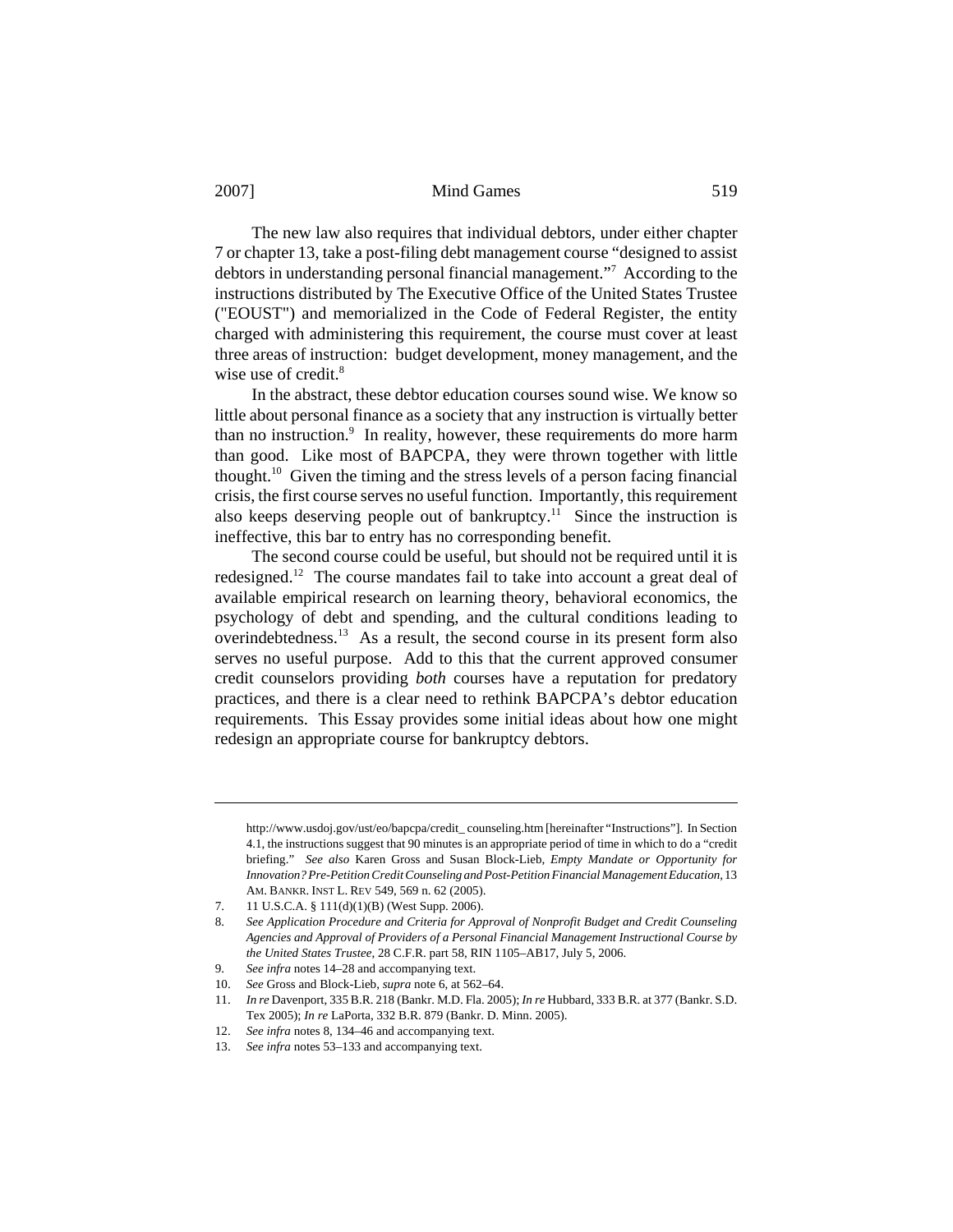# I. THE NEED FOR FINANCIAL HEALTH AND EDUCATION

It is shocking what people do not know about personal finance. Some do not know that it costs extra interest to charge something and not pay off the balance. Some have never heard of compounding interest. Still others cannot tell you if it is more financially advantageous to hold money in a money market account versus a checking account.<sup>14</sup>

#### A. The Societal Cost of Financial Illiteracy

The personal financial condition of Americans, as a group, reflects this lack of knowledge. Between 1992 and 2000, personal savings fell from over 6 percent to zero.<sup>15</sup> Approximately one-half of all American households are living paycheck to paycheck and for many Americans the amount of their  $401K$  retirement plans is less than their outstanding credit card balances.<sup>16</sup> In 2003, consumer bankruptcies hit a record high of 1.7 million, or one in seven households over the past decade.<sup>17</sup>

These conditions are harmful for Americans of all races, but even more so for people of color, who generally start from a weaker economic position. African Americans have an estimated average net worth of approximately \$8,000, and

<sup>14.</sup> Author Nathalie Martin teaches a one-credit, two-day financial literacy course to both law students and undergraduate students. These data come from the pre-tests administered in that course. More information about the course is provided *infra*, notes 138–54, and in Appendix A.

<sup>15.</sup> Stewart Paley, *Money, Money, Money, Must Be Funny, in a Rich Man's World: Making Money Lessons Culturally Relevant*, (draft, on file with authors), at 5 (citing Alexandra Marks and Ron Scherer, *Spendthrift Nation*, The Christian Science Monitor, August 3, 2005, also *available at* http://www.csmonitor.com/2005/0803/p01s02-usec.html (last visited on January 29, 2006).

<sup>16.</sup> *Id.,* Mary Suiter & Bonnie T. Meszaros, *Teaching About Saving and Investing in the Elementary and Middle School Grades*, SOCIAL EDUCATION 69.2 (March 2005). Adjustable rate mortgages are another looming problem. Foreclosure rates are much higher for adjustable rate and other nontraditional loans than for fixed-rate loans, and many Americans already have lost their homes due to rising interest rates. Foreclosure rates are up 72 percent this year compared to last year in some areas, attributable to adjustable rate mortgages and relaxed borrowing standards. *Adjustable Rate Mortgages Set to Create Trouble*, THE TRUMPET, June 2, 2006, also *available at* www.thetrumpet.com/index.php?page+article&id\_2258 (last visited on Apr. 4, 2007).

<sup>17.</sup> Paley, *supra* note 15, at 5 (citing *Making the Case for Financial Literacy – 2005* (Jump Start) (on file with author)). Even in 1990, social scientists found that almost 40 percent of all U.S. households spent more than they made, and the numbers have risen consistently in the 15 years thereafter. *Id.* According to one study, when income and other factors were controlled, *more* educated consumers were more likely to overspend than *less* educated consumers. Mikyoeng Bao, Sherman Hanna, and Suzanne Lindamood, *Patterns of Overspending in U.S. Households,* 4 FINANCIAL COUNSELING AND PLANNING 11, 11 (1993). One wonders if this is the result of entitlement, optimism, or simply easier access to credit.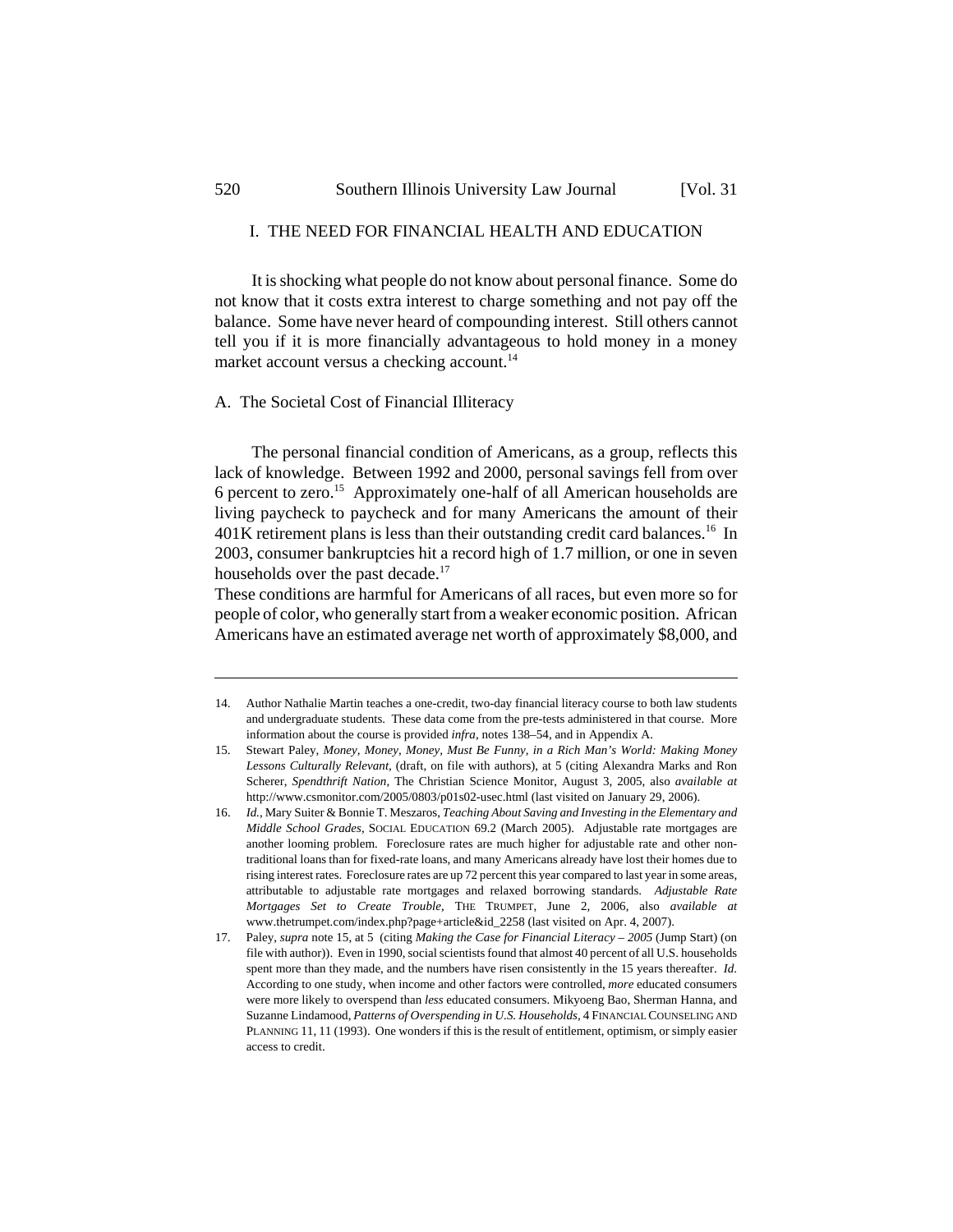Hispanic Americans have an estimated net worth of approximately \$9,750.<sup>18</sup> Anglo or white Americans, on the other hand, have an estimated average net worth of about nine to ten times those amounts, coming in at approximately \$88,000.<sup>19</sup> While homes represent Americans' largest financial asset, the rates of home ownership are similarly skewed. Home ownership rates among white American families are approximately 74 percent, compared with home ownership rates for African American and Hispanic American families of about 47 percent, meaning that Anglo families are over 50 percent more likely to own a home than their black and Hispanic neighbors.<sup>20</sup> Additionally, Anglo homes are likely to be approximately 35–40 percent more valuable than the homes owned by African American and Hispanic families.<sup>21</sup> Without question, white America enjoys more wealth than "black and brown America."<sup>22</sup>

The effect of redlining and similar discriminatory credit practices, such as steering racial minorities toward higher cost auto and consumer credit products, leave minority consumers at a much greater chance of being taken advantage of by the deregulated (and all-too-frequently unscrupulous) credit industry.<sup>23</sup> As a result, despite the similarities between the racial groups that comprise middle class America, in terms of education, income, and

<sup>18.</sup> Paley, *supra* note 15, at 6 (citing *The State of Financial Literacy Among Young African-American Adults in America* 1 (2005) (on file with author)) [hereafter *"The State of Financial Literacy"*]; *Financial Education in Latino Communities: An Analysis of Programs, Products, and Results* 1 (National Council of La Raza 2004) [hereafter *"Latino Communities"*].

<sup>19.</sup> *Id.* (citing *The State of Financial Literacy, supra* note 18, at 1).

<sup>20.</sup> *Id.* (citing Elizabeth Warren, *The Economics of Race: When Making it to the Middle is Not Enough*, 61 WASH & LEE L. REV. 1777, 1788 (2004)).

<sup>21.</sup> *Id.*

<sup>22.</sup> *Id., The State of Financial Literacy, supra* note 18, at 1. Much of these disturbing differences result from historical and ongoing racially motivated financial discrimination. David A. Skeel, *Racial Dimensions of Credit and Bankruptcy*, 61 WASH. & LEE L. REV. 1695, 1712. (2004). The credit industry's practice of "redlining" minority neighborhoods, meaning refusing to lend at all or targeting neighborhoods for high interest loans, has been well-documented by scholars and courts alike, *see* Benjamin Howell, Comment, *Exploiting Race and Space: Concentrated Subprime Lending as Housing Discrimination,* 4 CAL.L.REV. 101 (2006); Lan Cao, *Looking at Communities and Markets*, 74 NOTRE DAME L. REV. 841 (1999); Anthony D. Taibi, *Banking, Finance, and Communitiy Economic Empowerment: Structural Economic Theory, Procedural Civil Rights, and Substantive Racial Justice*, 107 HARV.L.REV. 1463 (1994). By formally or informally redlining neighborhoods, lenders harm racial minorities in one of two ways. Paley, *supra* note 15, at 11–12. First, if loans are not given, racial minorities cannot purchase a home and therefore must remain tenants and thereby lose the opportunity to build equity in real estate and enjoy related tax advantages. Second, if loans are granted, they are often accompanied by exorbitant upfront fees and much higher interest rates, thus causing African American and Hispanic American households to spend a much greater percentage of their income on housing costs than white households spend. *Id.* at 7*.* (citing Warren*, supra* note 20, at 1796)*.* 

<sup>23.</sup> *Id.* (citing Warren*, supra* note 20, at 1797); Skeel, *supra* note 22, at 1713–14.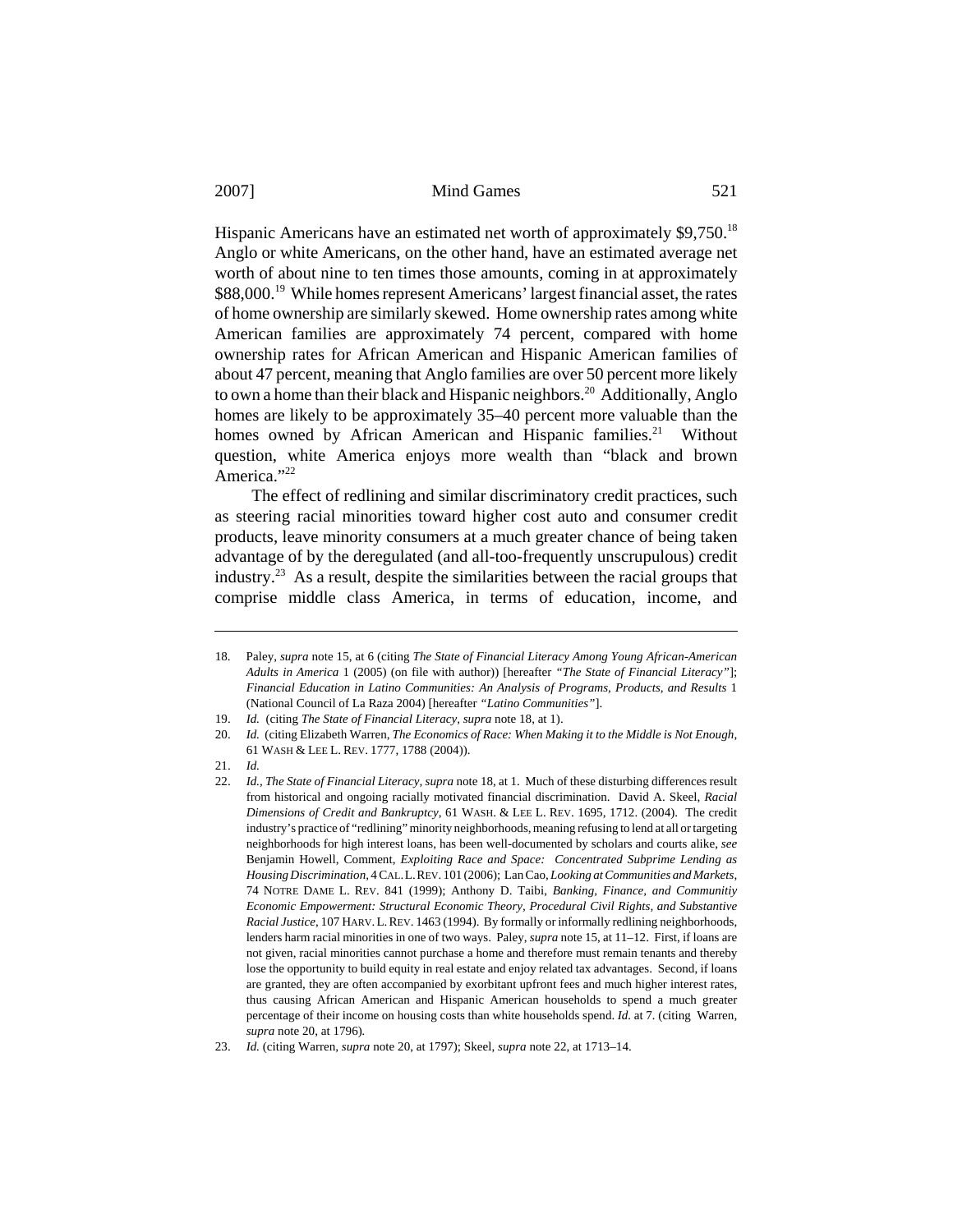employment, African American and Hispanic households are three to five times as likely as Anglo Americans to face financial instability and insolvency.24 In other words, if you take a group of middle class people, all with the same type of schooling, jobs, and earnings, Black and Hispanic Americans are far more likely than Anglo Americans to face financial ruin.

In addition, racial minorities seem to know less about financial matters than their white counterparts.<sup>25</sup> For example, the National Council of La Raza estimates that one-half of the Latino population does not have a savings or checking account, "which is widely recognized as [the] *fundamental starting point* for financial well-being and growth."<sup>26</sup> In the same study, over 40 percent of Latino workers surveyed said they had no knowledge about investing or saving for retirement.<sup>27</sup> In another study, significantly more African Americans than white Americans believed that there was a federal agency that protected one from losing money in the stock market.<sup>28</sup>

#### B. Social and Health Problems Associated with Overindebtedness

High debt levels contribute to poor health. Many studies link overindebtedness to poor health. The theory is that excess debt is stressful and causes Americans to spend less money on preventative health care.<sup>29</sup> Moreover, families with high consumer debt are unable to pay for health care. One study found that one in seven families has difficulty paying for health care

<sup>24.</sup> *Id.* (citing Warren, *supra* note 20, at 1797) (stating that Hispanics are two times more likely, and African Americans three times more likely, to file for bankruptcy than white people at the same economic level).

<sup>25.</sup> Paley, *supra* note 15, at 13 (citing *The State of Financial Literacy, supra* note 18, at 1).

<sup>26.</sup> *Id.* (citing *Latino Communities, supra* note 18, at 3).

<sup>27.</sup> *Id.*

<sup>28.</sup> *See* Creola Johnson, *Mandating Financial Literacy Education in America's School System: Making Financial Literacy as High a Priority as Reading, Writing and Arithmetic* (draft, on file with author). As Professor Johnson reports, in its 2003 Investor Survey, NASD reported that 65 percent of 1,086 investors failed a basic investment knowledge survey asking them 55 questions about investing in U.S. stocks, bonds and mutual funds. When asked to identify the "organization that insures you against losing money in the stock market," only 38 percent of the investors knew correctly that no such organization exists. *See id.* (citing *Applied Research & Consulting LLC, NASD Investor Literacy Research* 1, 9 (2003)), *available at* http://www.nasdfoundation.org/surveyexecsum.pdf. Twenty-two percent did not know whether or not such an organization existed and 46 percent incorrectly believed that the Securities and Exchange Commission, the Federal Deposit Insurance Corporation, the Securities Investor Protection Corporation or the National Association of Securities Dealers protects stock market investments. *Id.*

<sup>29.</sup> Melissa Jacoby, *Health, Law, and Everyday Life: Does Indebtedness Influence Health: A Preliminary Inquiry*, 30 J. MED. & ETHICS, 560, 560–61 (2002) (summarizing numerous articles that document the connection between debt and poor health).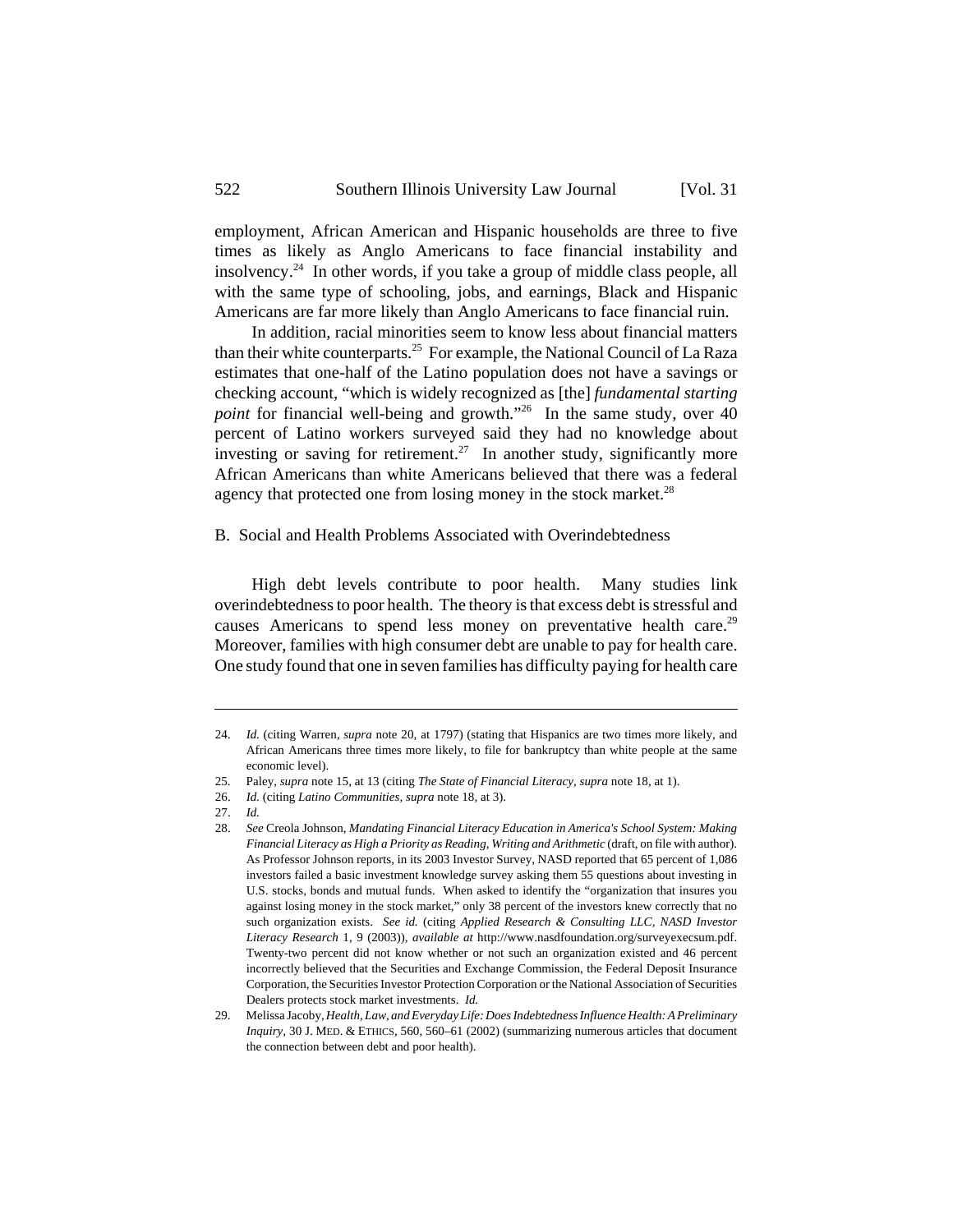costs, and therefore such families must juggle medical expenses with basic living costs.<sup>30</sup> Conversely, poor health can also lead to excessive overindebtedness from medical bills, leading one to question which is the chicken and which is the egg. $31$ 

When the debt comes first, a statistically significant number of study subjects report that their debts cause sleeping disorders, upset stomach, loss of appetite, and headaches, not to mention the occasional heart attack or stroke. One study noted that "credit card debt may be a more sensitive barometer of financial well-being than income because it may tap into more long-term deprivation."32 Credit card debt was associated with extended financial hardship, less money for health care, and excess stress due to owing money that was costing a high rate of interest.<sup>33</sup>

Another study associated high debts with higher levels of periodontal disease.<sup>34</sup> Some studies even link debt and suicide.<sup>35</sup> Among bankruptcy debtors, studies show that somewhere between 25 percent and 46.2 percent of bankruptcy cases were filed as a result of health-related debts.<sup>36</sup>

<sup>30.</sup> Barbara O. Neill, Jing Jian Xiao, Benoit Sorhaindo, and E. Thomas Garman, *Relationship Among Financial Practices, Financial Well-Being, and Health of Financially Distressed Consumers,* 2005 (forthcoming in the Consumer Interest Annual) [hereinafter *"Financial Well Being"*].

<sup>31.</sup> Causation, as opposed to mere correlation, is definitely an issue in some of these studies.<br>32. Jacoby, *supra* note 29, at 561 (citing P. Drentea and P.J. Lavrakas, *Over the Limit: The As* 32. Jacoby, *supra* note 29, at 561 (citing P. Drentea and P.J. Lavrakas, *Over the Limit: The Association Among Health, Race and Debt,* 50 SOC. SCI. & MED. 517, 518 (2000)).

<sup>33.</sup> *Id.*

<sup>34.</sup> Jacoby, *supra* note 29, at 562 (citing R.J. Genco et al., *Relationship of Stress, Disease, and Inadequate Coping Behaviors to Periodontal Disease,* 70 – 7 J. OF PERIODONTOLOGY 711, 711–23 (1999)).

<sup>35.</sup> Jacoby, *supra* note 29, at 563 (citing S. Weyerer and A. Wiedenmann, *Economic Factors and the Rates of Suicide in Germany Between 1881 and 1989,* 76 PSYCHOL.REP., no. 3, part 2, 1331 (1995)); *see also* Nathalie Martin, *The Role of History and Culture in Developing Bankruptcy and Insolvency Systems: The Perils of Legal Transplantation*, 28 B.C. INT'L & COMP. L. REV. 1, 63–65(2005); Clarissa Segovia, *Watch out for the Black Hole of Credit Card Debt*, Online Forty-Niner, Aug. 30, 2004, at 1, *available at* http://www.csulb.edu/~d49er/2004/fll/news/volLVno2-debt.shtml (last visited on Apr 4, 2007) (noting that a University of Central Oklahoma student was found dead from suicide next to her checkbook and her credit card bills).

<sup>36.</sup> *See* Jacoby, *supra* note 29, at 563 (citing M.B. Jacoby, T.A. Sullivan, and E. Warren, *Rethinking the Debates Over Health Care Financing: Evidence From the Bankruptcy Courts,* 76 N.Y.U. L. REV., 376 (2001), and M.B. Jacoby, T.A. Sullivan, and E. Warren, *Medical Problems and Bankruptcy Filings,* 5 NORTON BANKR. L. ADVISER 1, (2000)); *see also,* Aparna Mathur, *Medical Bills and Bankruptcy Filing*, *available at* http://www.aei.org/publications/filter.all,pubID.24680/pub\_ detail.asp (last visited Apr. 24, 2007). In this article, the researchers found that nearly 27 percent of all bankruptcy filings are a consequence of primarily medical debt, while in approximately 36 percent of cases medical debts co-exist with primarily credit card debts. *See also*, New Standard Staff, *Health Care Costs Main Cause of Personal Bankruptcy, Study Finds*, http://newstandardnews.net/content/?action=show\_ item&itemid=1439 (last visited on Apr. 4, 2007).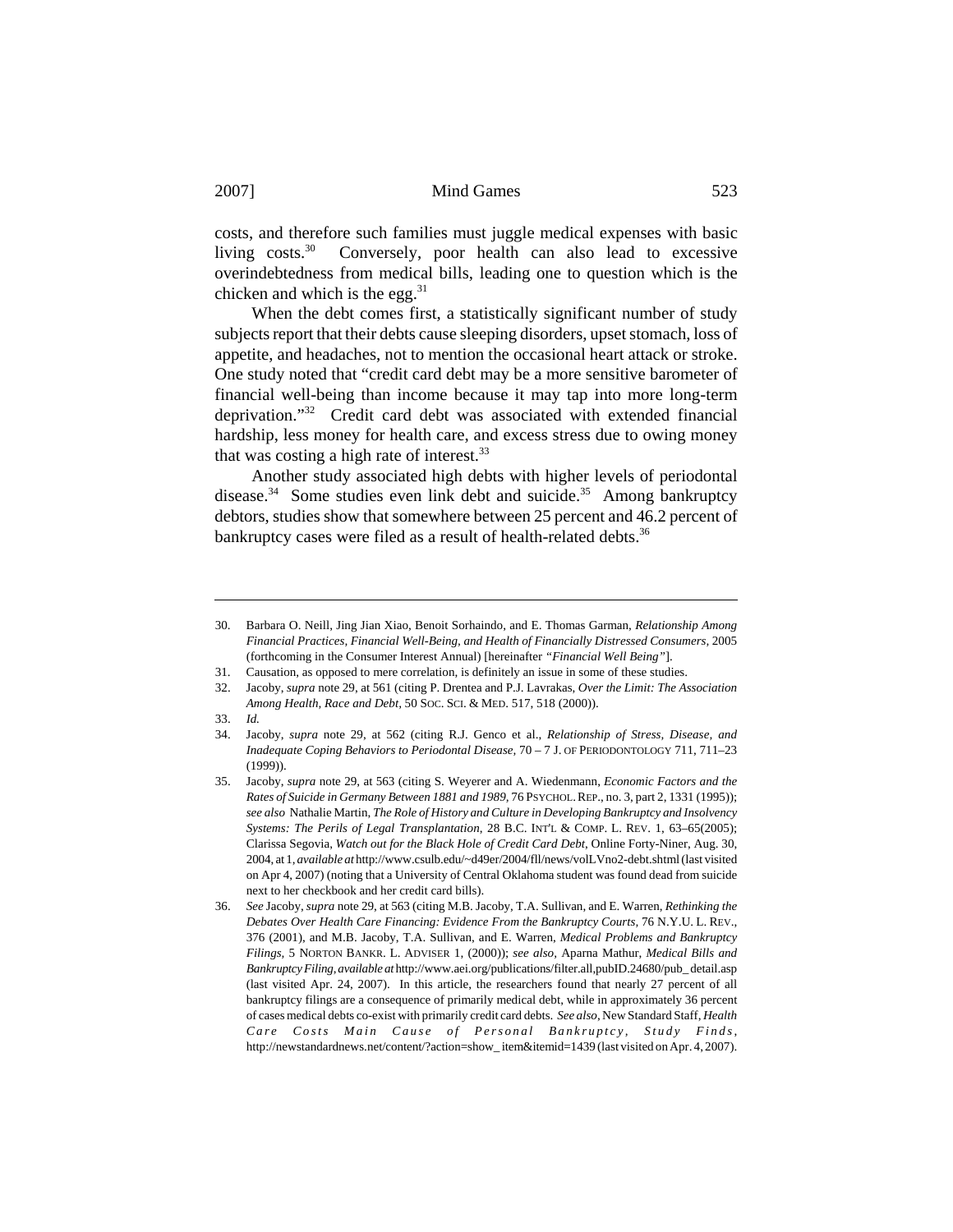Health is not the only thing that suffers as a result of too much debt. Family relations can be strained as well. Overindebtedness is a frequent cause of divorce. Financial problems also keep parents from spending more time with their children. Given the serious negative impacts of overindebtedness, financial education is critical. Nevertheless, the BAPCPA credit counseling requirements are harmful rather than helpful.

# II. THE PROBLEMS WITH CREDIT COUNSELORS

While debtor education is a good idea, Congress missed the mark in BAPCPA because it established a system in which members of a misleading and even fraudulent industry are tasked with teaching the two required courses. First, BAPCPA provides that the courses can only be taught by agencies approved by the Office of the United States Trustee ("EUOST").<sup>37</sup> Second, the approval process virtually requires that the credit counselors be experienced in the field, despite that the credit counseling industry has been under federal investigation for fraud, improperly claiming 501(c)(3) tax exempt status, and other violations of federal law.38 In sum, this industry lacks relevant financial literacy teaching experience, lacks integrity in its relations with consumers, and has a penchant for profitable yet predatory strategies.

Anecdotal evidence of consumer credit counseling service abuse is familiar. It is not uncommon for debtors to find multiple answering machine messages from approved "non-profit" consumer credit agencies claiming they can reduce monthly payments and return overwhelmed debtors to credit nirvana.39 In November 2003, The Federal Trade Commission ("FTC") charged AmeriDebt with bilking consumers for at least \$170 million in hidden fees,40 deceiving nearly 300,000 consumers, pushing customers into ill-

<sup>37.</sup> *See* Gross & Block-Lieb, *supra* note 6, at 551.

<sup>38.</sup> *See id.* at 562.

<sup>39.</sup> We witnessed this first hand in the University of New Mexico School of Law Legal Clinic in the Spring and Summer of 2003. We (Professor Martin and 16 students) kept track of the calls we each got. Most days each person received more than one call a day for over four months.

<sup>40.</sup> *FTC Settles with AmeriDebt: Company to Shut Down*, http://www.ftc.gov/opa/2005/03/ameridebt.htm (last visited on Apr. 4, 2007). The FTC also charged that AmeriDebt misrepresented to consumers that it was a nonprofit organization that could help consumers get out of debt without an up-front fee. But rather than operating for charitable purposes as advertised, AmeriDebt was funneling profits to affiliated for-profit entities. AmeriDebt also deceived new clients into making a "voluntary contribution" to enroll in the program, while AmeriDebt kept these initial "contributions" as fees without consumers' knowledge, rather than disbursing the money to consumers' creditors as promised. Finally, despite AmeriDebt's promises to teach consumers how to manage their finances to avoid future debt, AmeriDebt instead enrolled all customers in debt management plans ("DMPs"), for which it charged a monthly fee. *Id.*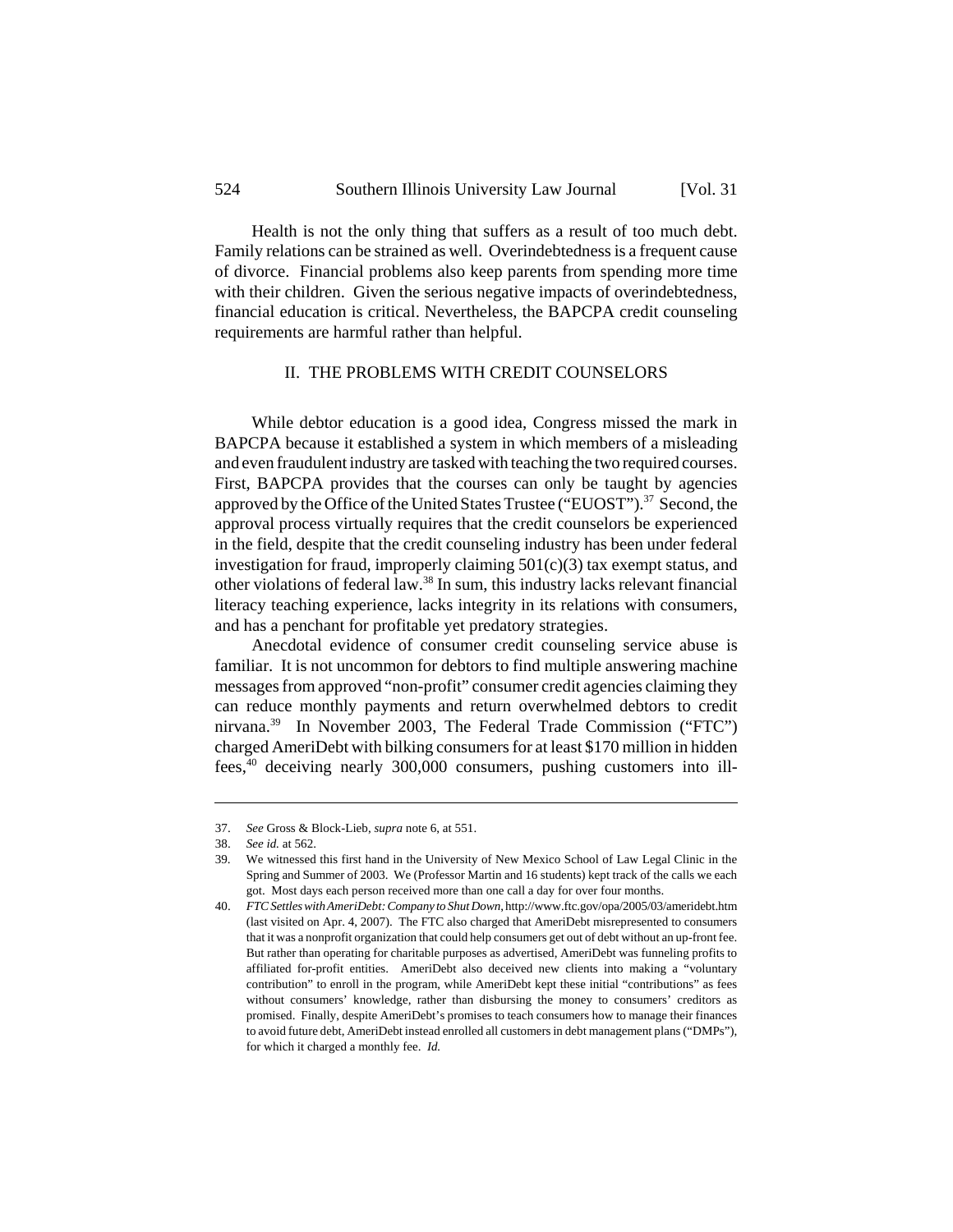conceived debt-management plans ("DMPs") without counseling, and funneling the resulting revenues to for-profit entities.<sup>41</sup> As part of its settlement agreement, AmeriDebt agreed to shut down in March of  $2005<sup>42</sup>$  and to pay \$35 million for a victim-redress program.<sup>43</sup> More recently, in a January 8, 2007 press release, the FTC announced that it had filed a complaint against Florida attorney Randall L. Leshin and his entity, Express Consolidation, for being a "sham nonprofit company," illegally telemarketing millions of consumers and misleading them about costs, benefits, and nonprofit status, in violation of the FTC Act and the FTC's Telemarketing Sales Rule ("TSR").<sup>44</sup>

Such anecdotal evidence of fraud, abuse, and predatory campaigns waged by the consumer credit counseling services industry begs the question of whether there is widespread, systemic abuse, or merely a few bad apples. In May 2006, the IRS announced that it had audited 41 of the largest consumer

<sup>41.</sup> Andrea Coombes, *A Safer Credit-Counseling World? Another 'Debt Manager' Faces Fire, But Overall Outlook Improves For Consumers*, Market Watch, Jan. 10, 2007, http://www.marketwatch.com/news/s tory/despite-bad -actors-creditcounseling/story.aspx?guid=%7b045AD352-936C-4556-9360- 0F3113C573C2%7d&print=true&dist=printTop (last visited on Apr. 4, 2007).

<sup>42.</sup> *FTC Settles with AmeriDebt*, *supra*; note 40.

<sup>43.</sup> Andrea Coombes, *supra* note 41.

<sup>44.</sup> *National Debt Consolidation Scheme Misleads Consumers About Costs, Benefits, and Nonprofit Status, FTC Says*, http://ftc.gov/opa/2007/01/expresscon.htm (last visited on Apr. 4, 2007). This website contains the actual FTC press release. According to the FTC press release, Express Consolidation bills itself as "America's Premier Debt Consolidation Company." According to the FTC complaint, however, it falsely claims it is a nonprofit entity; that the only cost for services is a monthly administrative fee of less than \$49, when in fact the fee is equal to the consumer's monthly payment and is collected from the consumer's first payment; that the services will result in savings, typically several thousand dollars, when in fact estimated savings, if any, are overstated; and that its service will improve the consumer's credit rating, when in fact Express Consolidation does not provide any service to improve a customer's credit rating. *Id.* The complaint states that Express consolidation is also in violation of the Telemarketing Sales Rules ("TSR") because it failed to disclose the program's total costs, and it told consumers that certain payments were refundable, without disclosing the limitations on the refund policy. Express Consolidation is also charged with calling telephone numbers listed on the Do Not Call Registry and calling consumers who have stated they do not wish to receive such calls. *Id.*

According to FTC's complaint, Express Consolidation has used computerized telemarketing services for "voice broadcasting," delivering recorded messages to answering machines and voice mail. The TSR requires that such calls answered by a person be connected to a live representative within two seconds. One telemarketer Express Consolidation used is The Broadcast Team ("TBT"). TBT was sued by the U. S. Department of Justice in December 2005 at the FTC's request for TSR violations. The complaint states that TBT caused almost 11 million abandoned calls on the defendants' behalf. One recorded message urging consumers to contact Express Consolidation says, "We are a nonprofit agency that can consolidate your credit cards, lower your monthly payments dramatically, and reduce your interest rates down to as low as 1.5 percent." Monthly payments, however, are typically several hundred dollars. *Id.*

The Commission vote to authorize FTC staff to file a complaint against Express Consolidation was 5–0. The complaint was filed in the U.S. District Court for the Southern District of Florida. *Id.*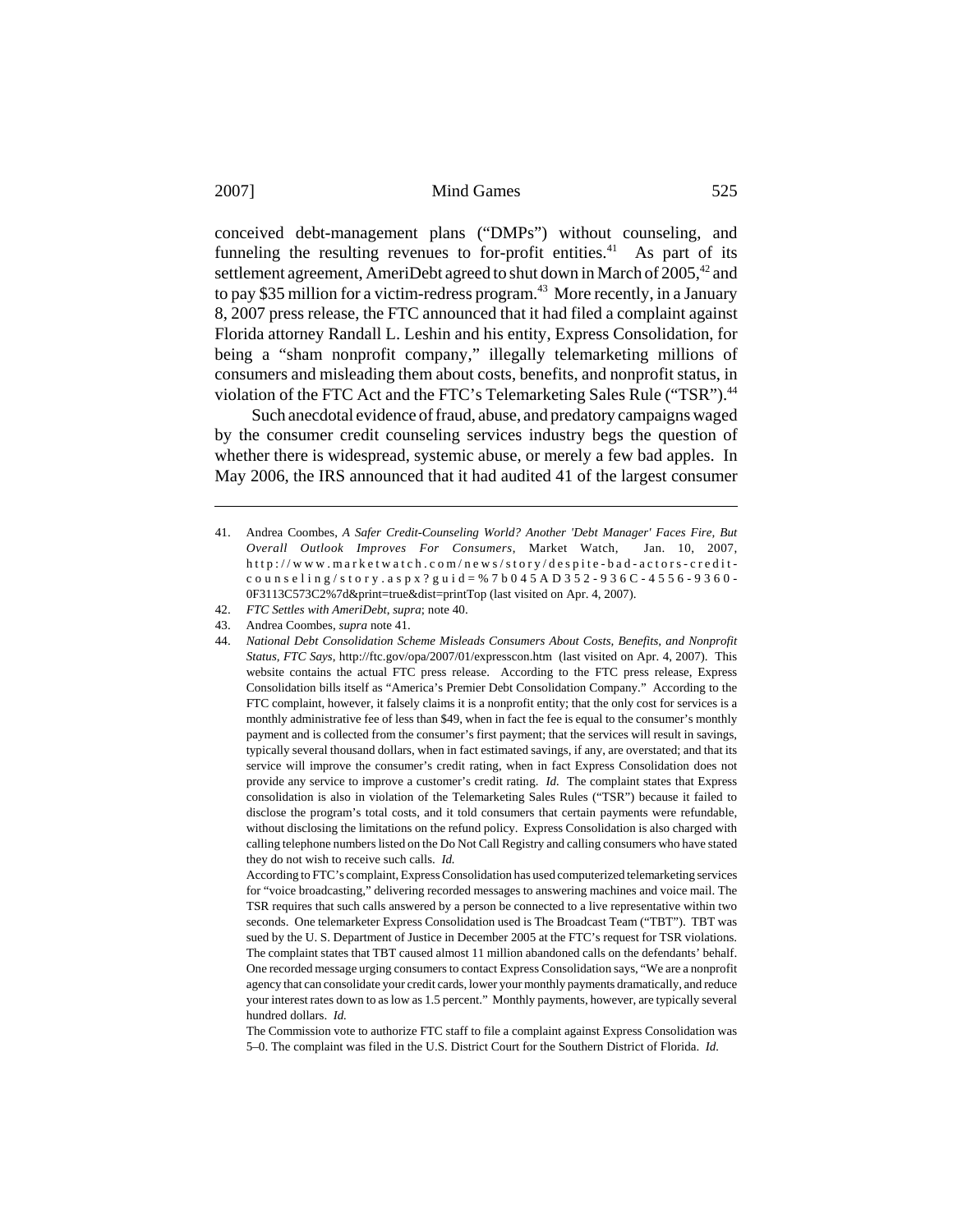credit counseling organizations, representing more than 40 percent of the revenue in the industry.45 Every single audit resulted in revocation or other termination of tax-exempt status.<sup>46</sup> These startling results led IRS Commissioner Mark W. Everson to proclaim that tax-exempt credit counseling had become "a big business dominated by bad actors."<sup>47</sup> He concluded that the audits substantiated that consumer credit counseling organizations "have not been operating for the public good and don't deserve tax-exempt status. They have poisoned an entire sector of the charitable community."48 Bolstering the Commissioner's strong statements, the U.S. Council of Better Business Bureaus reported that "it received 1,286 complaints about credit-counseling services nationwide in 2005, up from 404 in 2000"<sup>49</sup> and 261 in 1998.<sup>50</sup> Finally, in 2003 the first comprehensive study of consumer credit counseling services found that the industry underwent an alarming transformation in the previous decade, resulting in a current industry characterized by aggressive firms masquerading as non-profit organizations that gouge consumers, engage in deceptive practices and commit outright scams. $51$ 

<sup>45.</sup> *IRS Takes New Steps on Credit Counseling Groups Following Widespread Abuse*, May 15, 2006, http://www.irs.gov/newsroom/article/0,,id=156996,00.html (last visited on Apr. 4, 2007). This web source contains the actual IRS press release.

<sup>46.</sup> *Id.* Revocations of tax exempt status result from consumer credit counseling organizations failing to provide the level of public benefit required to qualify for tax exemption. The IRS found that many of these agencies offered little or no counseling or education, appeared to be primarily motivated by profit, and, in many instances, also served the private interests of related for-profit businesses, officers and directors.

<sup>47.</sup> *Id.*

<sup>48.</sup> *Id.*

<sup>49.</sup> Monica Steinisch, *Steer Clear of Credit Counseling Bad Guys*, University Credit Union, http://hffo.cuna.org/012433/article/1186/html (last visited on Apr. 4, 2007).

<sup>50.</sup> Deanne Loonin & Travis Plunkett, *First-Ever Study Of Credit Counseling Finds High Fees, Bad Advice And Other Abuses By New Breed Of "Non-Profit" Agencies*, http://www.consumerfed.org/releases2.cfm?filename=040903ccreport.txt (last visited on Apr. 4, 2007).

<sup>51.</sup> *Id.* The comprehensive study, undertaken by Georgetown's National Consumer Law Center ("NCLC") and the Consumer Federation of America ("CFA"), found a new generation of credit counselors that are a true threat to consumers. "Unlike the previous generation of mostly creditorfunded counseling services, these new agencies often harm debtors with improper advice, deceptive practices, excessive fees and abuse of their non-profit status. An estimated nine million Americans have some contact with a consumer credit counseling agency each year."

<sup>&</sup>quot;The report found that creditor practices are the root cause of several key problems. Major banks have continued cutting funding to credit counseling agencies, a trend that started in the mid-1990s. Credit card issuers historically paid agencies 15 percent of the debt they recovered from borrowers in debt management plans ("DMPs")." However, by 2002 one trade association reported an average 8 percent contribution, while more recent data indicates that creditors often contribute less than 8 percent. As revenue has declined, consumer credit counselors have curtailed the range of services they offer and increased fees.

<sup>&</sup>quot;Most creditors are also less willing to reduce interest rates for consumers in DMPs. In the last four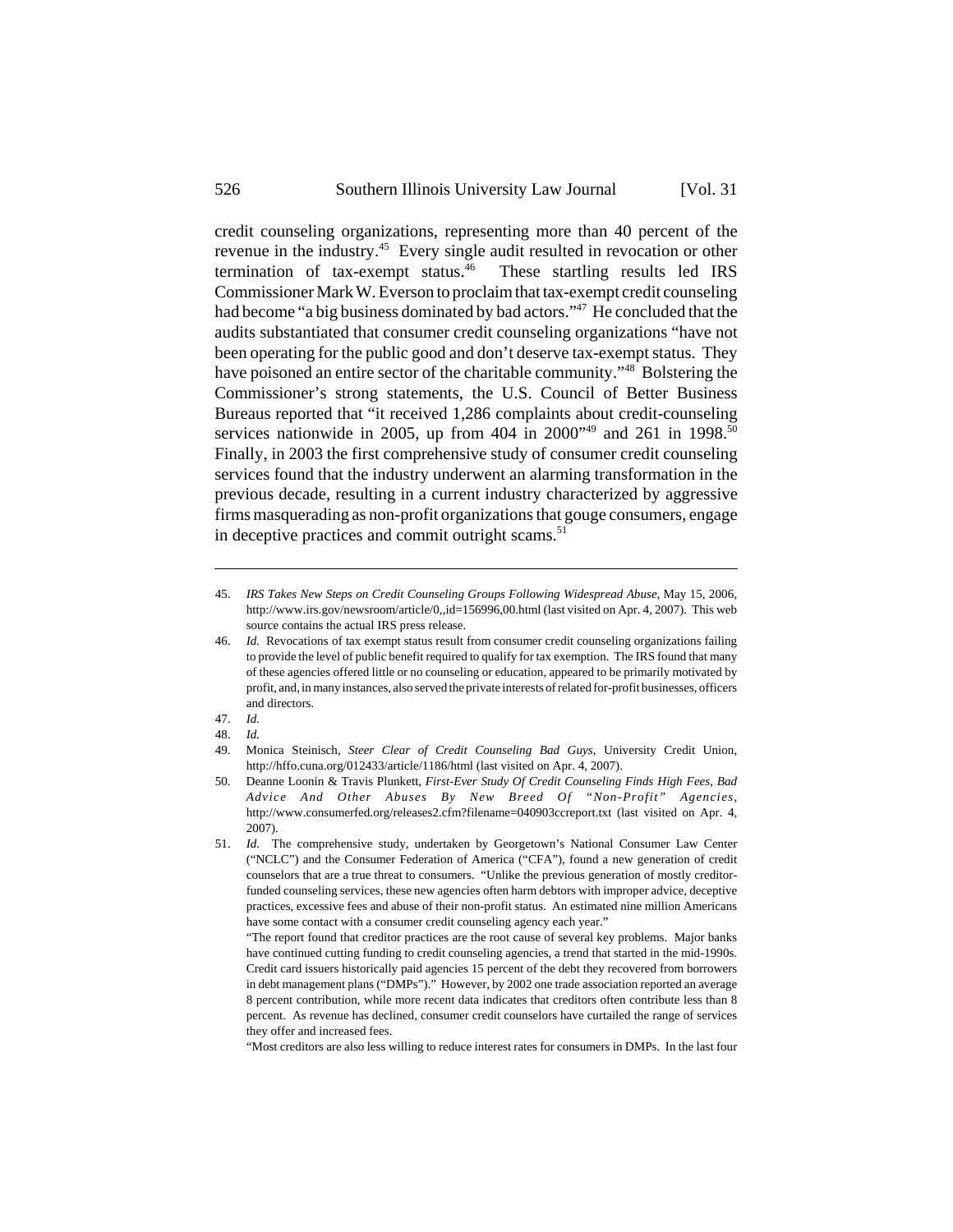Yet this is the industry to which we have entrusted the mandatory credit counseling and debtor education required by federal law. Besides the unsavory, predatory and fraudulent conduct of many consumer credit counseling services, there is no indication that these entities know anything about teaching financial literacy.52

# III. THE PHYSIOLOGY, PSYCHOLOGY, AND CULTURE OF DEBT

The ways that people choose to spend, save and make other decisions about money have been studied by psychologists and economists for decades. This research is relevant to any personal finance course, particularly a mandatory course that could keep a person from being eligible for bankruptcy or for a bankruptcy discharge. This section contains a small sampling of some of the research that could be considered in devising an effective debtor education course.<sup>53</sup>

No one has consulted experts in the highly developed field of behavioral economics to devise the current debtor education scheme.<sup>54</sup> Rather, this knowledge has been used primarily by the consumer credit industry and other industries to devise advertising schemes that encourage consumers to buy things on credit that they do not need.<sup>55</sup> Numerous psychological, physiological, and cultural factors encourage indebtedness and discourage saving.<sup>56</sup>

These strong influences, some of which have developed over centuries, must be counteracted with aggressive tactics encouraging a cash-based personal finance plan and discouraging the use of consumer credit. These

56. *Id.*

years, five of 13 major credit card issuers (Bank One/First USA, Discover, Chase Manhattan, Fleet and Wells Fargo) have increased the interest rate they offer to consumers in DMPs. Only two creditors, Providian and Capital One, have lowered rates, which still leaves Capital One's interest rate at 15.9 percent. Sears, which generally charges interest rates above 20 percent, continues to refuse to negotiate any discount." *Id.*

<sup>52.</sup> Of course, there could be exceptions, particularly among new agencies or counselors.

<sup>53.</sup> This is obviously just the tip of the iceberg of the literature on this topic, as many behavioral psychologists and behavioral economists have dedicated their lives to the study of this topic.

<sup>54.</sup> Other scholars have called for greater attention to psychological factors in devising such courses, however. *See* Richard L. Wiener, Susan Block-Lieb, Karen Gross & Corinne Baron-Donovan, *Unwrapping Assumptions: Applying Social Analytic Jurisprudence to Consumer Bankruptcy Education Requirements and Policy,* 79 AM. BANKR. L.J. 453, 461–63 (2005).

<sup>55.</sup> George Loewenstein & Ted O'Donoghue, *"We Can Do This The Easy Way or The Hard Way:" Negative Emotions, Self-Regulation, and the Law,* 73 U. CHI. L. REV. 183, 188 (2006) (noting that firms are specifically studying and seeking ways to overcome individuals' efforts to regulate their spending).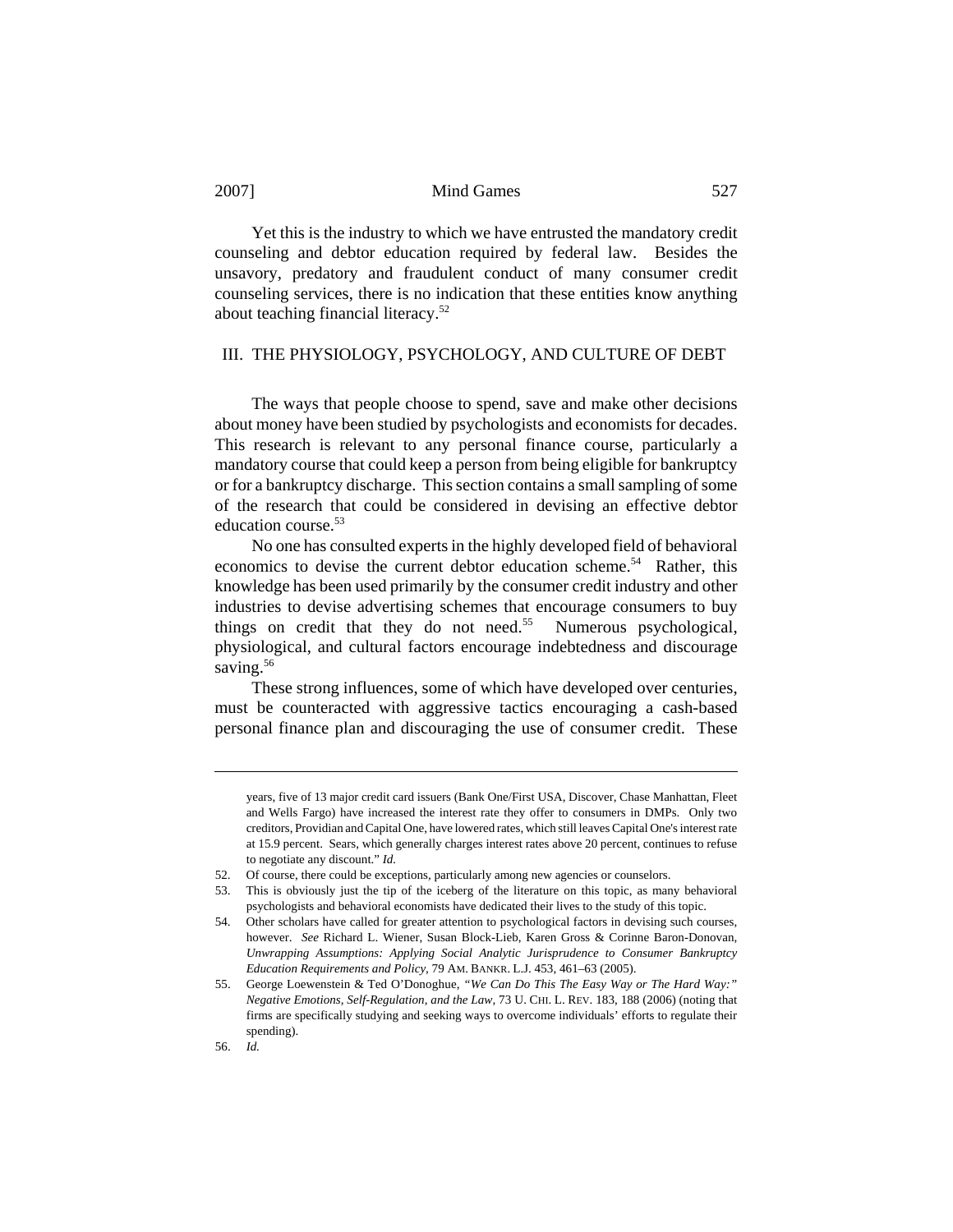factors include physiological reasons for favoring the present over the future, optimism bias, the difficulty of changing past habits, low self-control, and the culture of materialism and consumerism. To be effective, debtor education courses should be designed to overcome these specific impediments to financial well-being.

### A. Favoring Now Over Later and the Problem of Self-Control

Many empirical studies have noted a trend in U.S. society toward increased obesity, diabetes, low household savings rates, as well as overindebtedness.<sup>57</sup> Many social scientists attribute these trends to a lack of self-control.<sup>58</sup> Whatever the reason, humans tend to favor today over tomorrow, this moment over the next.<sup>59</sup>

As an example, most of us know we should save more and spend less. A 1997 survey found that 76 percent of Americans felt they *should* be saving more for retirement.<sup>60</sup> This suggests that it is not merely a lack of education that keeps Americans from saving.<sup>61</sup> Many social scientists blame the problem on lack of self-control, leading to an inability to reign in short-term desires to achieve long-term goals.

There may actually be a *physical* reason for our lack of self-control. A recent study by Professor Jonathan Cohen and Sam McClure of Princeton

<sup>57.</sup> *See, e.g*., Neill et. al, *supra* note 30*.*

<sup>58.</sup> Is this a uniquely American fault? Are we more indulgent than people from other cultures? This would be an area of interest for future research.

<sup>59.</sup> *See* Loewenstien & O'Donoghue, *supra* note 55, at 185 (noting that people surely prefer the taste of food now to being thin later).Moreover, because of something called *hyperbolic time discounting*, people tend to attach greater weight to immediate payoffs than they would from a more removed perspective. Ted O'Donoghue & Matthew Rabin, *Doing It Now or Later*, 89 AM. ECON. REV. 103, 106 (1999) (discussing how present-biased preferences can lead to unwanted behavioral outcomes); David Laibson, *Golden Eggs and Hyperbolic Discounting,* 112 Q.J. ECON. 443, 445–46 (1997) (discussing how hyperbolic discounting can lead to overconsumption and undersaving); George Loewenstein, Ted O'Donoghue & Matthew Rabin, *Projection Bias in Predicting Future Utility*, 118 Q.J. ECON 1209, 1210 (2003) (discussing evidence of such a bias and describing how the bias can lead to unwanted purchases); *see also*, Christopher K. Hsee & Reid Hastie, *Decision and Experience: Why Don't We Choose What Makes Us Happy?* 10 TRENDS IN COGNITIVE SCI. 31(2006).

<sup>60.</sup> George-Marios Angeletos, David Laibson, Andrea Repetto, Jeremy Tobacman & Stephen Weinberg, *The Hyperbolic Consumption Model: Calibration, Simulation, and Empirical Evaluation,* 15 JOUR. ECON.PERSPECTIVES 47, 47 (2001). Actual studies show that even under conservative estimates, such as that people will be comfortable on 63 percent of their current income and that their health care costs will remain stable, over 40 percent of Americans are ill-prepared financially for retirement. Humberto Cruz, *The Retirement Crisis,* ALBUQUERQUE J., June 14, 2006, at C-2.

<sup>61.</sup> People fail to save money even when they know that they should, apparently because they prefer short-term pleasure over long-term gain. Angeletos, et al., *supra* note 60, at 47.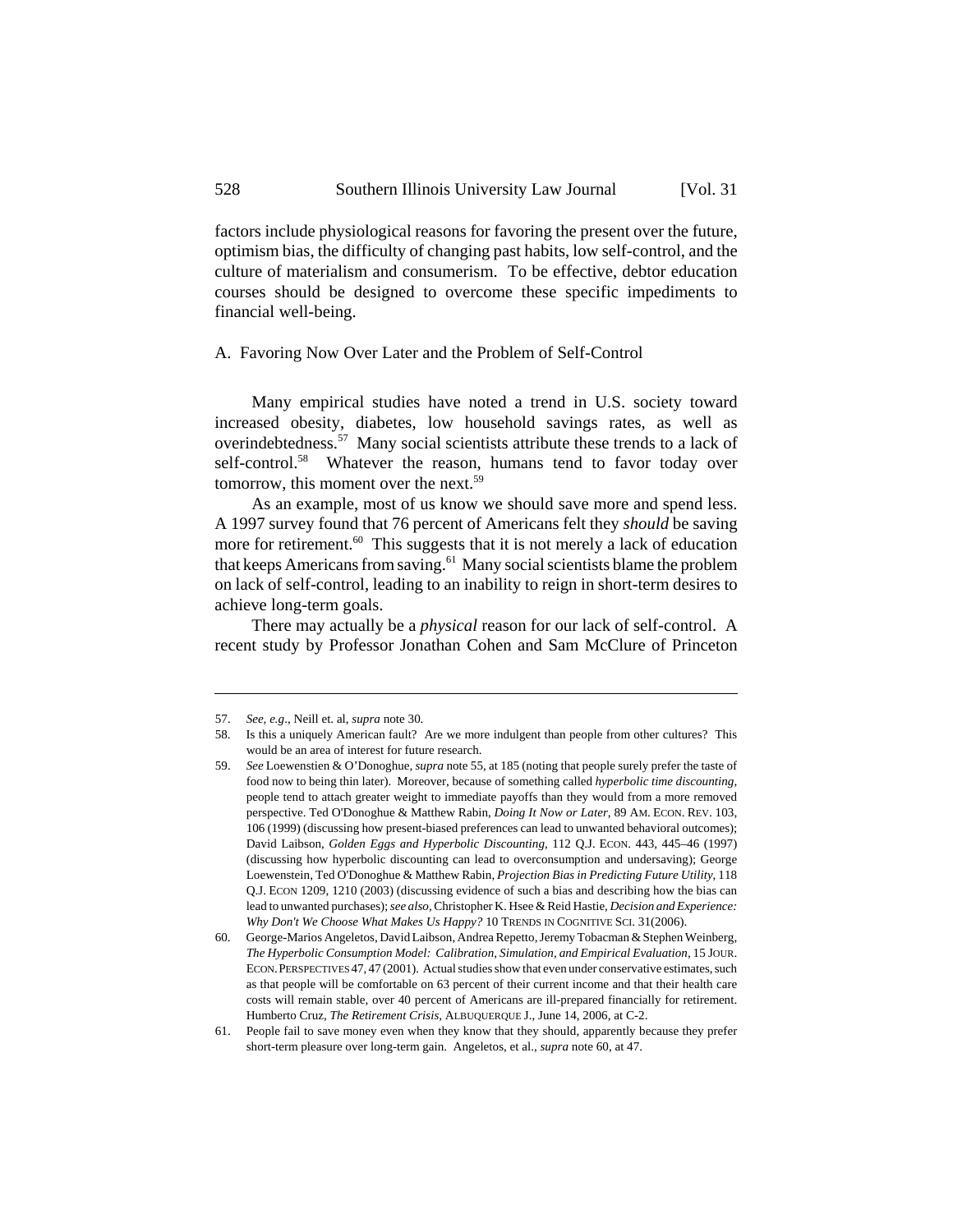University's psychology department studied how the blood flowed through the brain when people were asked to make a series of financial decisions balancing current satisfaction and future rewards.<sup>62</sup> Certain parts of the brain literally lit up when the subjects of the study were offered money now versus money later, even if the money they would receive later was worth a lot more. As the scientists explained, the limbic system was developed at a time when all the important things in life were perishable.<sup>63</sup> Thus, we appear to be biologically hot-wired to want pleasure now, not later. As the theory goes, grab it or lose it.

Similarly, business professor Dick Thaler of the University of Rochester turned a dinner party into a study of human self-control.<sup>64</sup> When he noticed his dinner guest munching on the bowl of cashews he had left as a snack, he worried for their appetites. As a result, he pulled them away, an act the guests applauded. He concluded, based upon this and numerous studies by other professors, that people want help eliminating unhealthy options.<sup>65</sup>

Credit card transactions cause unique self-control issues.<sup>66</sup> Even if it were possible for consumers to actually read and understand the contractualrelationships they have with their credit card companies, a dubious

*Id.*

<sup>62.</sup> Samuel M. McClure, David I. Laibson, George Loewenstein & Jonathan D. Cohen, *Separate Neural Systems Value Immediate and Delayed Monetary Rewards*, SCI. MAG., October 15, 2004, also *available at* http://www.sciencemag.org/cgi/content/full/306/5695/503 (last visited on Apr. 4, 2007).

<sup>63.</sup> *Id.*

<sup>64.</sup> THALER, RICHARD H., QUASI-RATIONAL ECONOMICS, at 18–21 (Russell Sage Foundation, 1991).

<sup>65.</sup> *Id.*

<sup>66.</sup> *See* Ronald J. Mann, *"Contracting" for Credit*, 104 MICH.L.REV. 899, 910 (2006). Credit card debt has become an increasing burden. *See* Sullivan, Warren, and Westbrook, *supra* note 1, at 228. "Median total debt loads are up an enormous 55.5 percent from 1981 in inflation-adjusted dollars. This seems to be a rise that occurred mostly during the 1990s; 1981 and 1991 mean debt loads were statistically indistinguishable from each other, with the astonishing climb occurring between 1991 and 2001." *Id.* They also note that:

Credit card debt has become a dominant form of lending in recent years, and it has characteristics that make it quite different from traditional consumer loans. The credit is granted over long periods of time without additional credit screening, and it is used incrementally rather than borrowed in one sobering moment, offering a chance to go broke one pizza at a time. At the extreme, nearly one in five debtors in 2001 (21.8%) owe more than a year's income in credit card debt alone. In absolute dollar terms, the amounts are remarkable. More than half (56.2%) of all the families owe more than \$10,000 in credit card debt at the time they file for bankruptcy. Many owe much more: more than a third (34.6%) owe more than \$20,000 in credit card debt. For families with our sample's median income of about \$20,000, a credit card debt of \$10,000 likely means the family would have to hand over 12 percent of every paycheck to the credit card companies just to stay even- that is, interest only--without paying down a single dollar of debt. For the third of the debtors who owe  $$20,000$ , interest only payments would amount to 24 percent-or about every fourth paycheck handed over to the credit card companies just to stay even.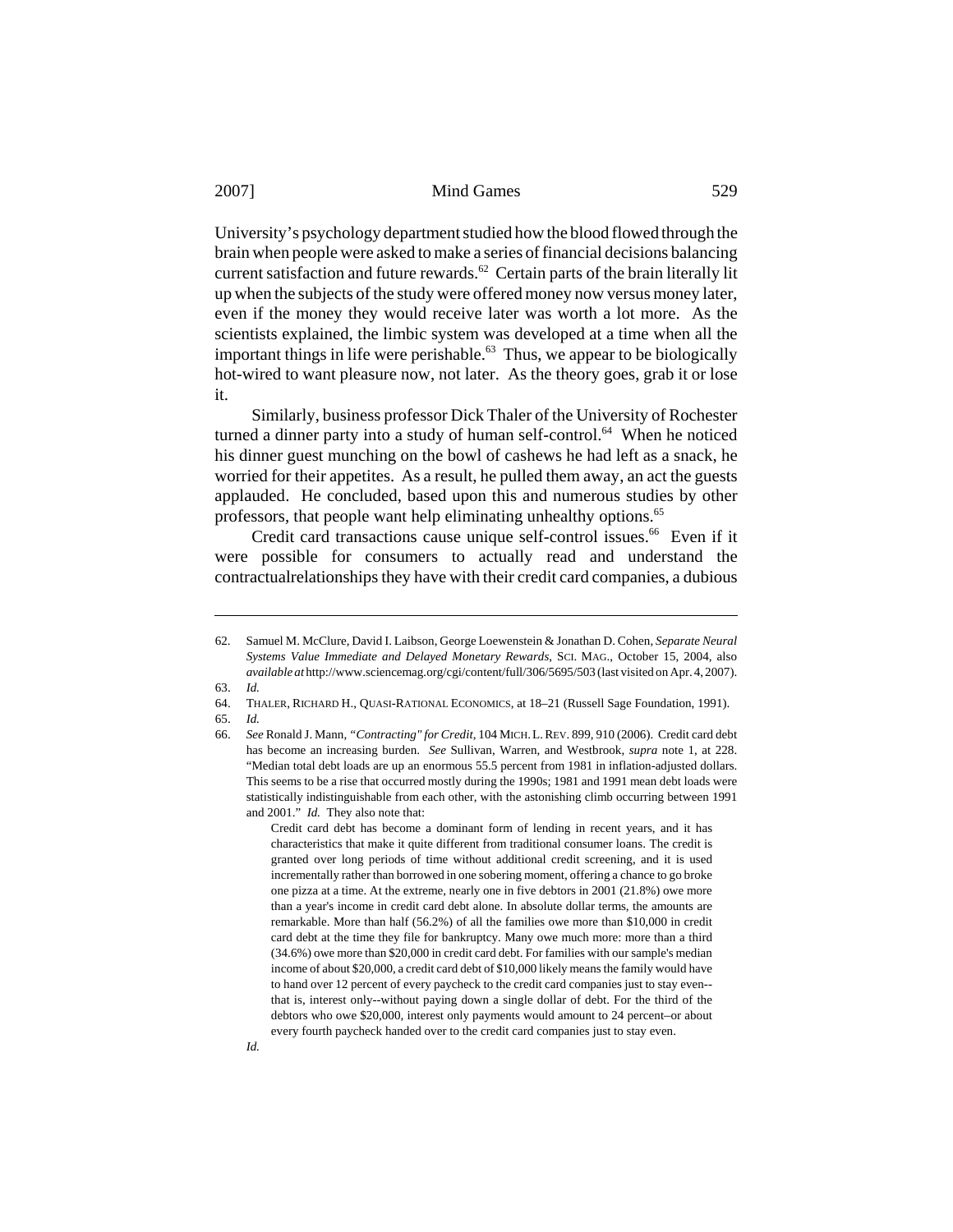proposition in itself, those terms can be changed unilaterally by the credit card company at any time. $67$  Moreover, since the structure of a credit card transaction separates the time of the contracting from the time of purchase and payment, people become desensitized to the fact that they are borrowing money. The separation of the three points in the credit card lending transaction hinders a borrower's assessment of the risks and returns of card transactions.68 In reality, it is not even clear that consumers consider using a credit card to be taking out a loan.<sup>69</sup> As a result, people often spend more than they otherwise would, and more than they can realistically repay. Also, because the transaction costs of credit card lending are low, borrowers are more likely to underestimate the risks associated with future income than they might when using another type of consumer credit transaction.<sup>70</sup>

Additionally, imperfect self-control causes consumers to forget how much they have charged, particularly for little things. If one actually considered each one of these transactions to be a loan, at least some consumers would resist the urge to charge things, but again, the psychology of credit card use makes it as easy as possible to use the cards.<sup>71</sup> Moreover, credit cards alleviate the pain of paying by putting it off, and by temporally separating the pleasure from the pain.72 This eviscerates the psychological reality that buying one item means foregoing another.73 The plastic money machine is ever-green.

The intuitive understanding that credit cards separate the pleasure of buying from the pain of paying may already be embedded in our popular culture. The sight of a credit card "logo alone is a powerful inducement to spend."<sup>74</sup> In a recent experiment conducted with a real mail-order firm, merely putting a credit card logo on the cover of a mail order catalog increased sales

<sup>67.</sup> *Id.* at 232–33. Not surprisingly, the extensive use of consumer credit seems to correlate with the consumer bankruptcy rate. *See id.* at 250–52.

<sup>68.</sup> Mann, *supra* note 4, at 403.

<sup>69.</sup> Mann, *supra* note 66, at 918.

<sup>70.</sup> *Id.*

<sup>71.</sup> The latest development in easy money is that some machines require only that you waive your card in front of a machine to charge something to your credit or debit card. *See Paying with a Wave, Tap and 'Blink': Contactless Payments in the U.S.*, Smart Card Alliance, August 2005, *available at* http://www.smartcardalliance.org/newsletter/august\_2005/feature\_0805.html (last visited on Apr. 4, 2007).

<sup>72.</sup> Loewenstein & O'Donoghue, *supra* note 55, at 194.

<sup>73.</sup> *Id.*

<sup>74.</sup> Eve Downing, *The Psychology Of Spending: The Urge To Splurge*, SPECTRUM, Massachusetts Institute of Technology, http://mit.edu/giving/spectrum/winter99/spending.html, (describing Professor Prelec's recent research, last visited on Apr. 4, 2007)*.*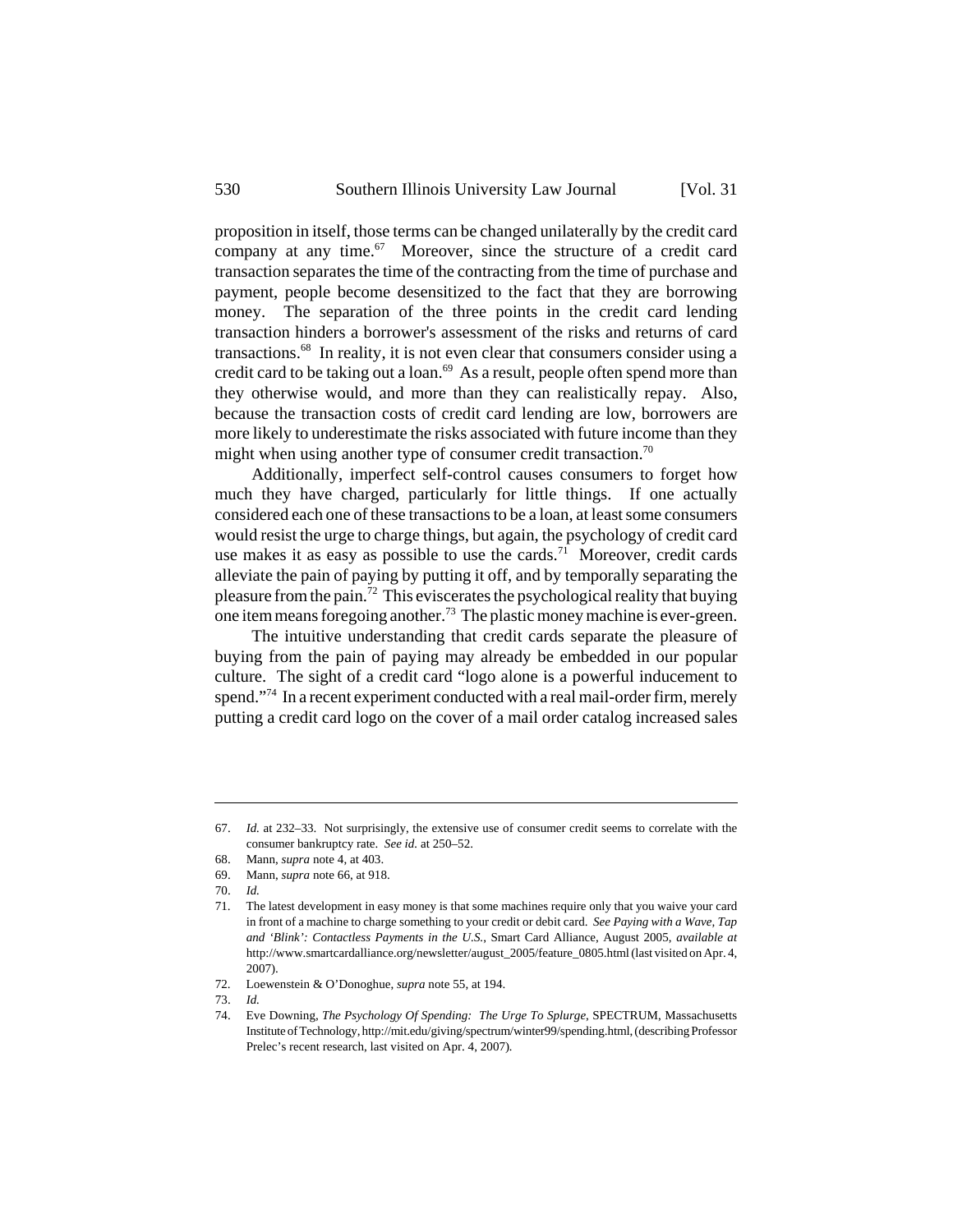significantly.<sup>75</sup> Just seeing the credit card logo gets consumers excited to spend.<sup>76</sup> "It's like waving a hamburger in front of a hungry person."<sup>77</sup>

# B. Optimism, Denial, and Forgetfulness

Americans as a group also tend to be overly optimistic, assuming a higher future income, and fewer future expenses, than is likely.<sup>78</sup> This is known in psychological literature as the *optimism bias*. 79 In a famous study of the optimism bias, psychology Professor Neal Weinstein asked college students the following questions, among others:

Will you like your future job?

Will you own a house?

Will you be hospitalized?

Will you have a drinking problem?

Will you have a high salary?

Will you get a divorce?

Will you suffer a heart attack?

Will you be fired?

Weinstein found that people overwhelmingly assumed that positive things would happen to them in the future and that negative events would not happen to them but to others.<sup>80</sup> Virtually all participants predicted that their lives would be better than is statistically possible based upon exiting data.<sup>81</sup> One

80. *Id.* 

<sup>75.</sup> *Id.*

<sup>76.</sup> *Id.*

<sup>77.</sup> *Id.*

<sup>78.</sup> *See* Neal D. Weinstein, *Unrealistic Optimism about Future Life Events,* 39 J. PERSONALITY & SOC. PSYCHOL. 806 (1980); Ron Harris, and Einat Albin, *Bankruptcy Policy in Light of Manipulation in Credit Advertising,* 7 THEORETICAL INQUIRIES IN THE LAW 433, 434 – 46 (2006); Julia Patterson Forrester, *Mortgaging the American Dream: A Critical Evaluation of the Federal Government's Promotion of Home Equity Financing*, 69 TUL. L. REV. 371, 381–87 (1994) (arguing that excessive optimism and related heuristics lead consumers to underestimate the chance of default and foreclosure and to incur too much in home equity loans); Michael H. Schill, *An Economic Analysis of Mortgagor Protection Laws*, 77 VA. L. REV. 489, 526–31 (1991).

<sup>79.</sup> *See* Weinstein, *supra* note 78, at 810, 813–14, 818–19.

<sup>81.</sup> *Id.* (Many others have studied the optimism bias). *See* Mary Helweg-Larsen & James A. Shepperd, *Do Moderators of the Optimistic Bias Affect Personal or Target Risk Estimates? A Review of Literature*, 5 PERSONALITY & SOC. PSYCHOL. REV. 74 (2001); Paul C. Price et al., *Perceived Event Frequency and the Optimistic Bias: Evidence for a Two-Process Model of Personal Risk Judgments*, 38 J. EXPERIMENTAL SOC. PSYCHOL. 242 (2002); Cynthia T. F. Klein & Mary Helweg-Larsen, *Perceived Control and the Optimistic Bias: A Meta-Analytic Review,* 17 PSYCHOL. & HEALTH 437 (2002); Edward C. Chang et al., *Cultural Variations in Optimistic and Pessimistic Bias: Do Easterners Really Expect the Worst and Westerners Really Expect the Best When Predicting Future*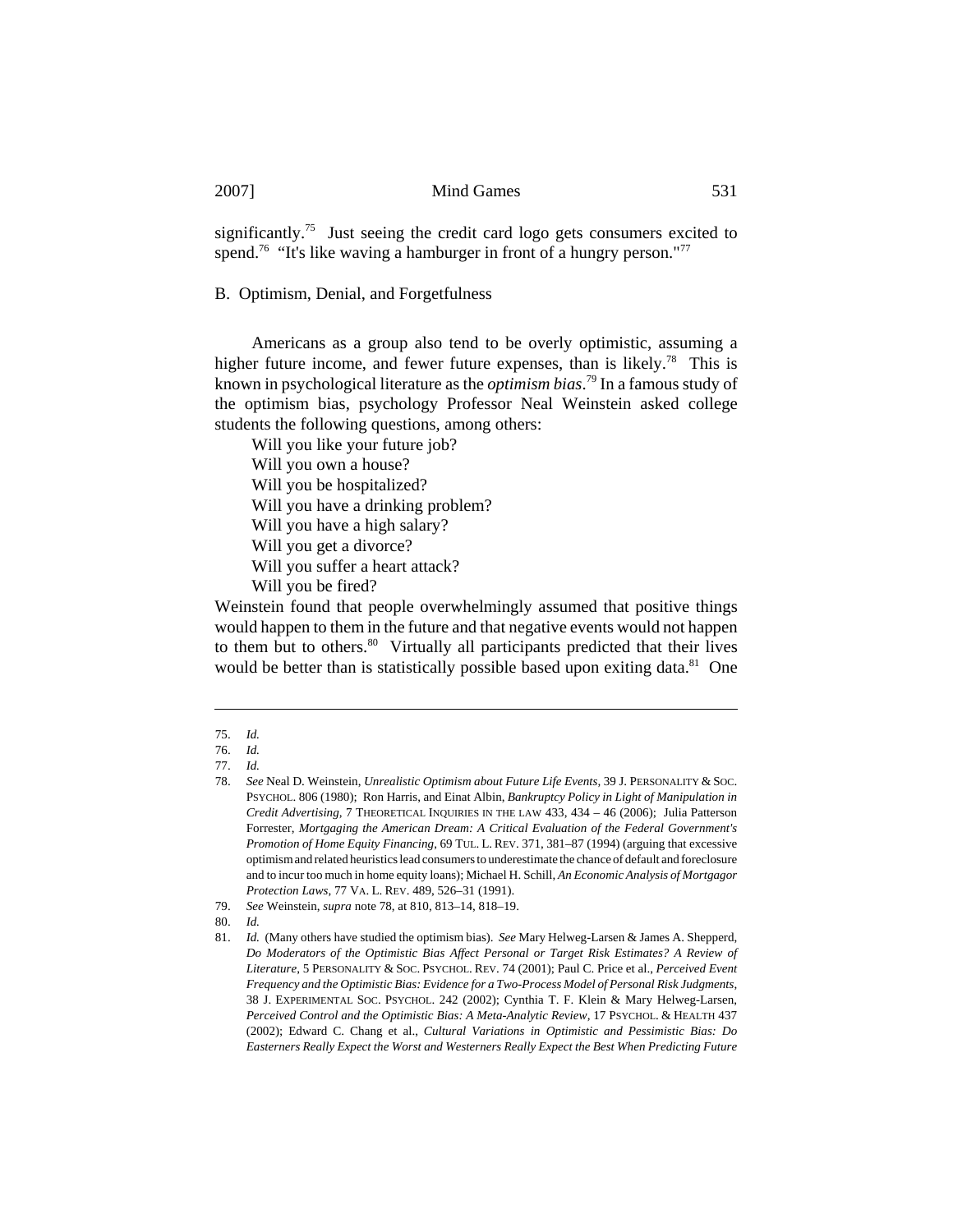study showed that optimism causes students to take on more student debt than they might otherwise have done.<sup>82</sup>

Overoptimism contributes to overspending,<sup>83</sup> as does the belief that one can control far more of life's events than is realistic.<sup>84</sup> People believe there is less chance of an accident if they drive, less chance of eating bad food if they cook, and a better chance of winning the lottery if they can hand-pick their ticket from the group behind the counter. $85$  While some scholars doubt that overoptimism leads to overspending, perhaps as a justification to limit bankruptcy rights, even these dubious scholars seem overly optimistic about the effects of optimism.<sup>86</sup>

Most research suggests that optimism, teamed with outright denial, explains some of our credit problems. $87$  Just as Americans frequently underestimate what they eat and overestimate how much they exercise, they also underestimate how much they use a credit card.<sup>88</sup> They overestimate their ability to resist temptation to finance consumption at a high interest rate.<sup>89</sup> They overestimate their ability to make rational choices about the need for, and cost of, financed consumer goods.<sup>90</sup>

- 88. *See* Mann, *supra* note 66, at 918.
- 89. Lawrence M. Ausubel, *The Failure of Competition in the Credit Card Markets,* 81 AM. ECON. REV. 50, 69–71 (1991).

*Life Events?* 81(3) J. PERSONALITY & SOC. PSYCHOL. 476 (2001); Geeta Menon et al., *We're at as Much Risk as We Are Led to Believe: Effects of Message Cues on Judgments of Health Risk,* 28 J. CONSUMER RES. 533 (2002).

<sup>82.</sup> Hamish G. Seaward & Simon Kemp, *Optimism Bias and Student Debt,* 29 N.Z. J. PSYCHOL. 17 (2000); Stephen E.G. Lea et al., *Student Debt: A Psychological Analysis of the UK Experience*, FRONTIERS IN ECONOMIC PSYCHOLOGY 1, 430 (Ellen Nyhus & Sigurd V. Troye eds., 1995); Saul Schwartz, *Personal Bankruptcy Law: A Behavioural Perspective,* CONSUMER BANKRUPTCY IN GLOBAL PERSPECTIVE 61 (Johanna Niemi-Kiesiläinen et al. eds., 2003).

<sup>83.</sup> Norman I. Silber, *Observing Reasonable Consumers: Cognitive Psychology, Consumer Behavior and Consumer Law,* 2 LOY.CONSUMER L. REV. 69 (1990); Oren Bar-Gill, *Seduction by Plastic,* 98 NW. U.L.REV. 1373, 1375–76 (2004); Richard M. Hynes, *Overoptimism and Overborrowing*, 2004 BYU L. REV. 127, 148–49 (2004); Jason J. Kilborn, Abstract, *Behavioral Economics, Overindebtedness and Comparative Consumer Bankruptcy: Searching for Causes and Evaluating Solutions* (June 2005) (Cegla Center conference paper), *available at* http://papers.ssrn.com/sol3/papers.cfm?abstractid=690826 (last visited on Apr. 4, 2007).

<sup>84.</sup> Ellen J. Langer, *The Illusion of Control,* 32 J. PERSONALITY & SOC. PSYCHOL. 311 (1975).

<sup>85.</sup> Harris and Albin, *supra* note 78, at 436–37, *cited in* Susan Block-Lieb and Edward J. Janger, *The Myth of the Rational Borrower: Rationality, Behaviorism, and the Misguided 'Reform' of Bankruptcy Law*, 84 TEX. L. REV. 1481, 1542 n. 273 (2006) (citing Weinstein, *supra* note 78, at 814).

<sup>86.</sup> *See* Hynes, *supra* note 83, at 148–49.

<sup>87.</sup> *See* Richard A. Brown and Susan E. Bushouse, *Implications of the Supply-Side Revolution in Consumer Lending,* 24 ST. LOUIS U. PUB. L. REV. 363, 377 (2005) (noting that consumers are in denial about credit card purchases).

<sup>90.</sup> *Id.*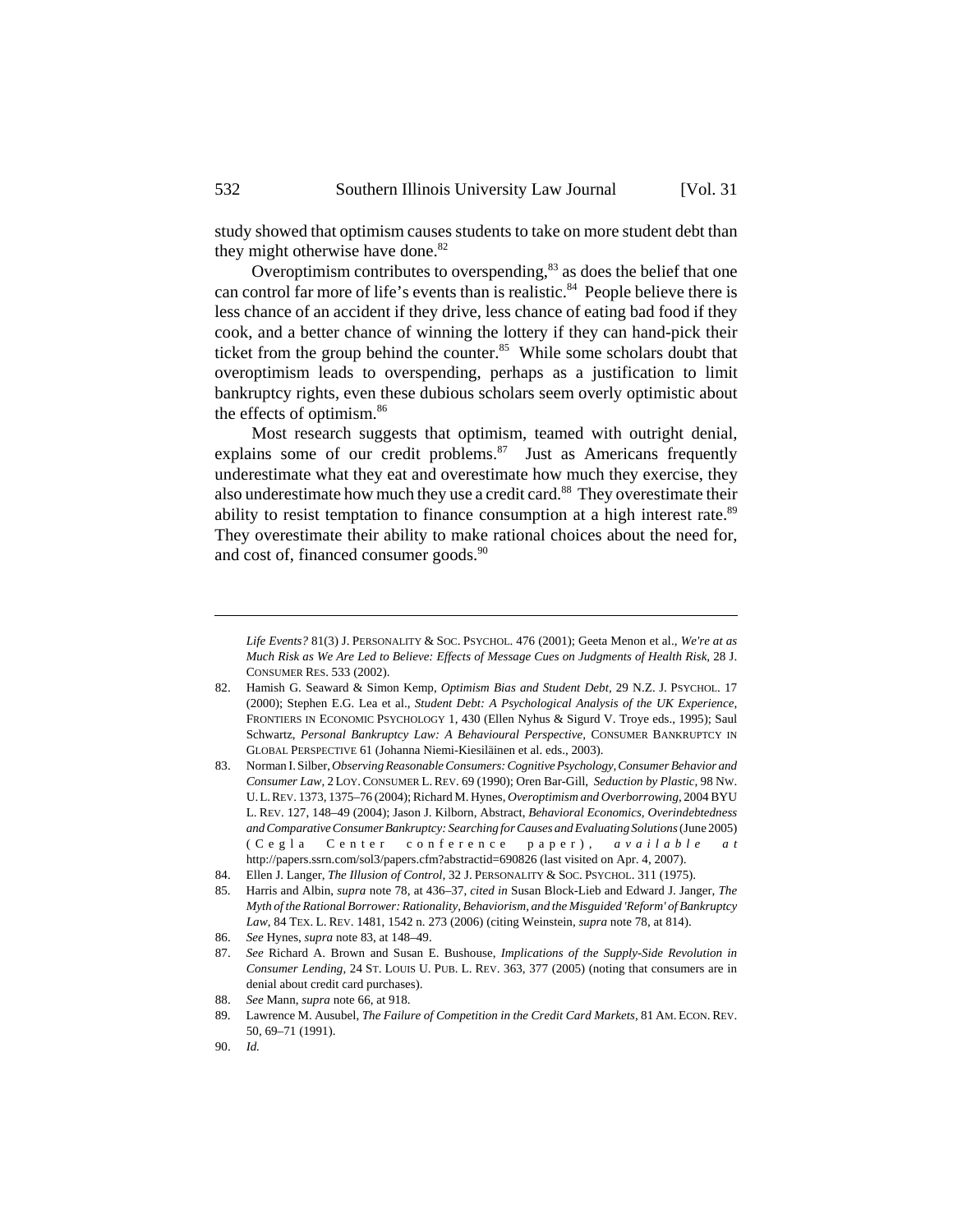Credit card companies capitalize on this human weakness by increasing credit limits. Credit cards themselves "blur the lines between conventional payment and borrowing decisions, and, in doing so, they are associated with substantial increases in consumer spending and borrowing levels."<sup>91</sup>

Forgetfulness exacerbates the problem in another way. If one forgets to pay the bill on time (even missing the deadline by one day) late fees of \$50 or more can be incurred, not including any additional interest cost. Teaser rates play into the same psychology, by convincing the consumer that the ultimate rate does not matter because the consumer will not use the card once the rate is increased. Consumers tend to overemphasize up-front features and underestimate the features that make a difference over time.<sup>92</sup> The problem of course is that the consumer may have a balance to pay at that time, and no way to pay it off before the rate goes up. Finally, studies show that people spend more for individual items, as well as overall, using credit cards than they would with cash.<sup>93</sup>

# C. Defining Ourselves Through Our Possessions: \$100,000 Cars, Everybody's Got ' $Um^{94}$

It is hard to have self-control when no one else has it. Societal and cultural factors exacerbate problems of overindebtedness. Just as it did in the 1950s,  $95$  consumerism continues more than ever to define who we are.  $96$  Social events often revolve around consumption, which is heavily commercialized. We think we can "buy" a lifestyle. Shopping has become a hobby. People shop to feel better and to relieve stress, even though excess spending unquestionably puts pressure on relationships and families and leads to greater stress and more health problems. Due to our constant need to compare ourselves with others, as well as the simple fact that material wealth does not create well-being, there is no connection between material wealth and

<sup>91.</sup> Mann, *supra* note 4, at 398.

<sup>92.</sup> Ausubel, *supra* note 89, at 70–71.

<sup>93.</sup> Mann, *supra* note 66, at 921.

<sup>94.</sup> WILL SMITH, *Miami,on* BIG WILLIE STYLE (Columbia Records 1997)*.*

<sup>95.</sup> *See* Martin*, supra* note 35, at 18–21.

<sup>96.</sup> Anup Shah, *Behind Consumption and Consumerism: Creating the Consumer, Consumerism Drives Most Aspects of Our Lives Today, available at* http://globalissues.org/Trade Related/Consumption/Rise.asp, (describing a series of studies completed by psychologists and reported in a BBC documentary entitiled "Shopology" aired on September 2nd and 9th, 2001, studying spending habits in Britain and the U.S) (last visited on Apr. 4, 2007).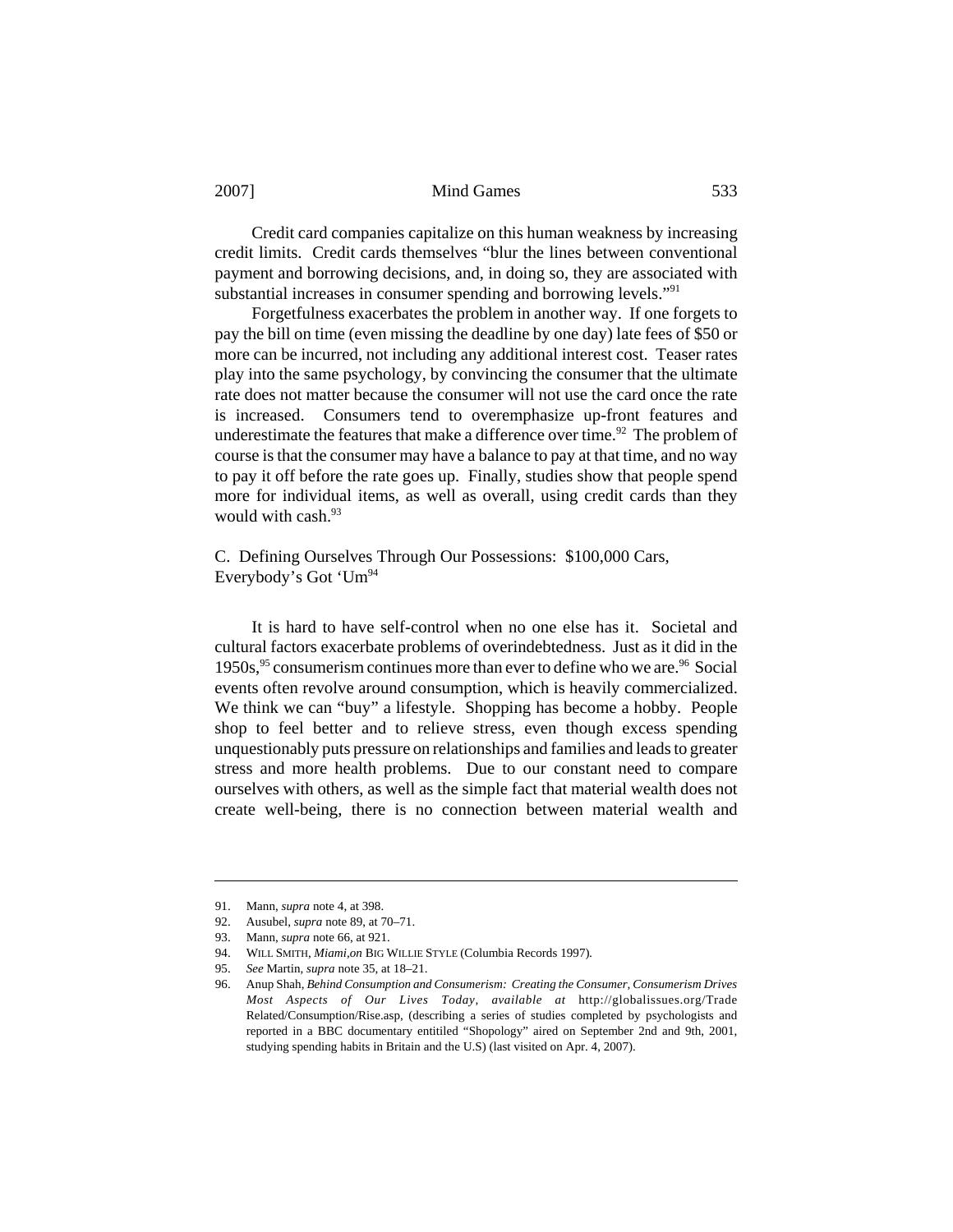happiness.<sup>97</sup> Some studies even show that people who are very wealthy often find themselves depressed and have lower self-esteem.<sup>98</sup> It is widely recognized that high quality friendships, a happy marriage and good health, not material wealth, correlate with happiness, a fact that itself could be relevant to financial education.<sup>99</sup>

# D. The Desire for Guidance in Money Matters, Not Unlimited Choices

People can only keep track of and pay attention to a limited number of variables at one time.<sup>100</sup> After that, decision-making is impaired. This suggests that fewer choices might be better than more choices when it comes to financial matters. One study showed that when consumers were faced with 30 kinds of jam to choose from at an outdoor market, only 3 percent of the consumers bought jam.101 When faced with just six jams, however, 30 percent bought some.<sup>102</sup> These studies suggest that consumers may be more willing to participate in an activity if the choices are limited. Thus, the easier we can make it for people to save, the more they will likely save. For example, when workers are automatically placed into the company 401(k) plan, few opt out. But when they must fill out a form to join, enrollment drops drastically.<sup>103</sup> Lower-income employees are the least likely to do anything other than what is done for them automatically. These studies have significant implications for the types of policies and education efforts that could effectively prepare people for the future.

<sup>97.</sup> *See* Andrew J. Oswald, *Happiness and Economic Performance,* ECON. J. 1997, *available at* http://www2.warwick.ac.uk/fac/soc/economics/staff/faculty/oswald/happecperf.pdf (last visited on Feb. 6, 2007).

<sup>98.</sup> *Id.*

<sup>99.</sup> *Id.* at 4. Knowing that money cannot buy happiness may make people think twice about purchases that will require them to work more and thus take valuable time away from their families and friends. For more research on this subject, *see* MARTIN SELIGMAN, AUTHENTIC HAPPINESS: USING THE NEW POSITIVE PSYCHOLOGY TO REALIZE YOUR POTENTIAL FOR LASTING FULFILLMENT (Free Press, 2002) and the large body of literature on positive psychology.

<sup>100.</sup> Mann, *supra* note 66, at 910–11.

<sup>101.</sup> Sheena S. Iyengar & Mark R. Lepper, *When Choice is Demotivating: Can One Desire Too Much of a Good Thing?*, 79 J. OF PERSONALITY AND SOC. PSYCHOL. 995 (2000), also *available at* http://www.columbia.edu/~ss957/articles/Choice\_is\_Demotivating.pdf (last visited on Apr. 4, 2007).

<sup>102.</sup> *Id.*

<sup>103.</sup> WILLIAM G. GALE ET AL., RETIREMENT SECURITY PROJECT, THE AUTOMATIC 401(K): A SIMPLE WAY TO S TRENGTHEN R ETIREMENT S AVINGS *, available at* http://www. retirementsecurityproject.org/pubs/File/Automatic401 (k).pdf (last visited on Apr. 4, 2007). The University of New Mexico recently changed its 403(b) to make enrollment automatic for all employees, which is predicted to have a tremendously beneficial economic impact on tens of thousands of employees per year.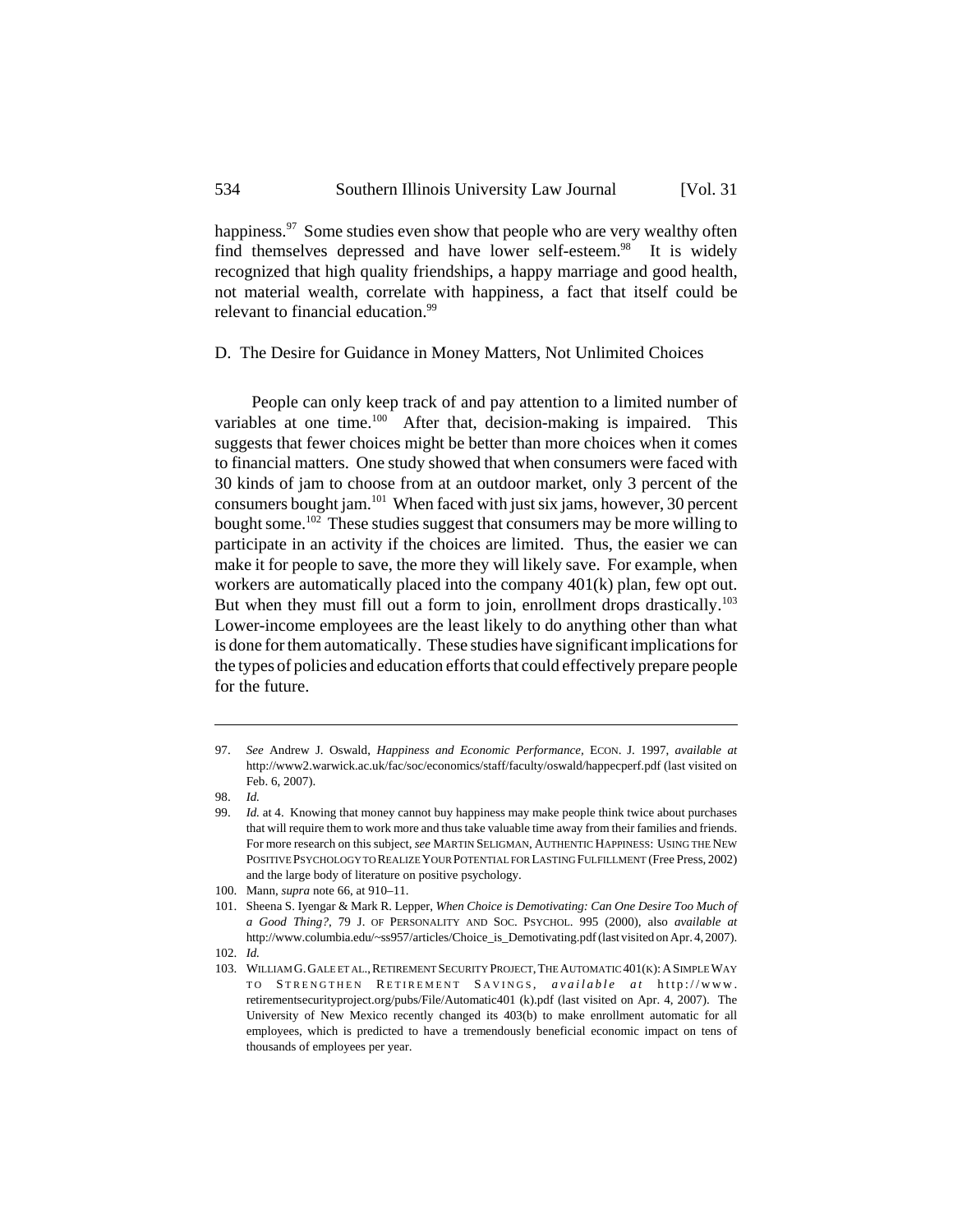E. The Consumer Credit Industry Knows About These Physiological, Psychological, and Cultural Factors, and Uses Them Against Us

Though we do not use any of the above information to design consumer education courses, the consumer credit industry makes ready use of such information, hiring people like Professor Drazen Prelec, a scholar of psychology and economics at the Sloan School of Management, to convince consumers to use more consumer credit.<sup>104</sup> The industry uses established techniques to capitalize, literally, on the innate psychological biases of consumers. Professors Harris and Albin distinguish persuasion from manipulation, and suggest that creditors manipulate consumers' psychological weaknesses to distort consumer preferences and thereby increase the use of consumer credit products:

[W]e define manipulation, in our context, as an act that looks as if it constitutes an intention by the lender to lead a consumer to borrow, while trying to persuade her to reach a decision that is not based on her genuine (non-biased) preferences, through exploitation of one or more of the following: biases and illusions, heuristics, inability to perform complex calculations, lack of relevant information, or a state of mind in which not enough cognitive resources are allocated to the decision. Persuasion does not amount to manipulation when it does not exploit these weaknesses of the borrower. However, manipulation is constituted irrespective of whether the lender fully intends to manipulate or is fully aware of the cognitive processes that allow manipulation. $105$ 

In looking at whether consumers are rational and opportunistic, or instead suffer from decision-making limitations and biases, Professors Block-Lieb and Janger surveyed recent cognitive psychology and behavior decision research, which suggest that consumers' borrowing, purchasing and default decisions are not fully rational.<sup>106</sup> Instead of believing that consumer borrowers are

<sup>104.</sup> Downing, *supra* note 74.

<sup>105.</sup> Harris & Albin, *supra*, note 78, at 443. This definition deals with persuasion and manipulation that relate directly to borrowing, as opposed to manipulation that relates to consumption of goods and services and thus indirectly leads to additional borrowing even when there is no manipulation by the lender. *Id.* at 443; *See also* Jon D. Hanson and Douglas A. Kyser, *Taking Behavioralism Seriously: The Problem of Market Manipulation*, 74 N.Y.U. L. Rev. 630, 722 (1999).

<sup>106.</sup> Susan Block-Lieb & Edward J. Janger, *The Myth Of The Rational Borrower – Pt. 1*, http://www.creditslips.org/creditslips/2007/01/the\_myth\_of\_the.html (last visited on Apr. 4, 2007). [hereafter "*Credit Slips I*]. *See also* Block-Lieb & Janger, *supra*, note 85, at 1525–48. For detailed analysis of the *payment/interest bias*, particularly how consumers systematically underestimate the interest rate associated with a loan principal and repayment stream, *see* Victor Stango and Jonathan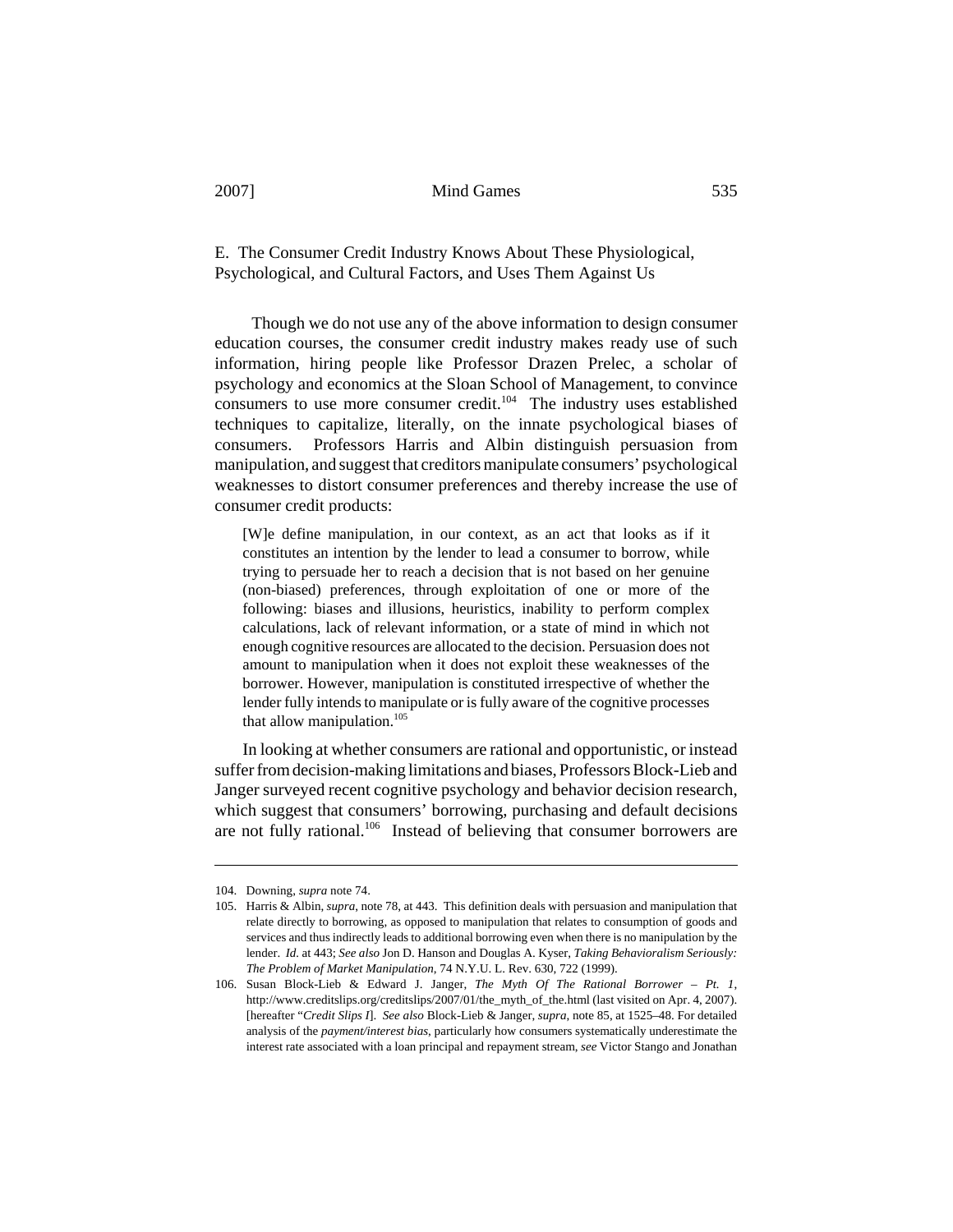strategic and rational, Block-Lieb and Janger find the counterstory more compelling, namely that, in order to compensate for bounded rationality, consumers adopt decisionmaking heuristics that introduce systematic biases into consumers' borrowing decisionmaking, leading consumers to buy and borrow more than a rational credit-using purchaser would.<sup>107</sup> The authors conclude that excess borrowing results more from consumers' decisionmaking biases than from consumers' rational efforts to gain strategic advantages over creditors or take advantage of generous consumer finance and consumer bankruptcy laws.<sup>108</sup> Further, the authors conclude that rational lenders can profit greatly from these biases, even when more and more borrowers default on their obligations.109

First, the *cognitive limitations* bias teaches us that nearly all "consumers simplify borrowing decisions by reducing the many comparisons to one simple question: Can I afford the minimum monthly payment?"<sup>110</sup> This helps us reduce a large quantity of complex information to a kind of mental shorthand. Second, one *heuristic bias*, known as the *availability heuristic*, "leads many consumers to anchor their consumption and borrowing decisions around the minimum payment," because human minds search for an easily available measure to substitute for complex decision making processes.111 Likewise, the *optimism bias,* discussed in Part III (B) above, "likely cause[s] consumers to overestimate their income in the next period, or underestimate their need for borrowed money in future periods." $112$  In addition, denial and forgetfulness "may cause consumers to underestimate credit card use so far this month, or to ignore the amount being spent on finance charges."113 Third, consumers favor present consumption over future benefits, which is an important factor because borrowing decisions involve a choice between present and future consumption.<sup>114</sup> However, contrary to the assumption of traditional

Zinman, *How a Cognitive Bias Shapes Competition: Evidence from Consumer Credit Markets*, *available at* http://emlab.berkeley.edu/users/webfac/gilbert/e221\_f06/stango.pdf (last visited on Apr. 4, 2007).

<sup>107.</sup> Susan Block-Lieb and Edward J. Janger, http://papers.ssrn.com/sol3/papers.cfm?abstract\_id=786427 (last visited on Apr. 4, 2007).

<sup>108.</sup> *Id.*

<sup>109.</sup> *Id.*

<sup>110.</sup> Susan Block-Lieb and Edward J. Janger, *The Myth Of The Rational Borrower-Pt.* 2, http://www.creditslips.org/creditslips/2007/01/the\_myth\_pt\_ii.html (last visited on Apr. 4, 2007) [hereinafter, "*Credit Slips II"*].

<sup>111.</sup> *Id.* 112. *Id.*

<sup>113.</sup> *Id.* The authors call thi*s cognitive dissonance*.

<sup>114.</sup> *Id.* The authors call this *anomalous preferences*. Intertemporal choices depend on the relative weight attached to future consumption versus present consumption, *i.e.*, the consumer's discount rate. *Id.*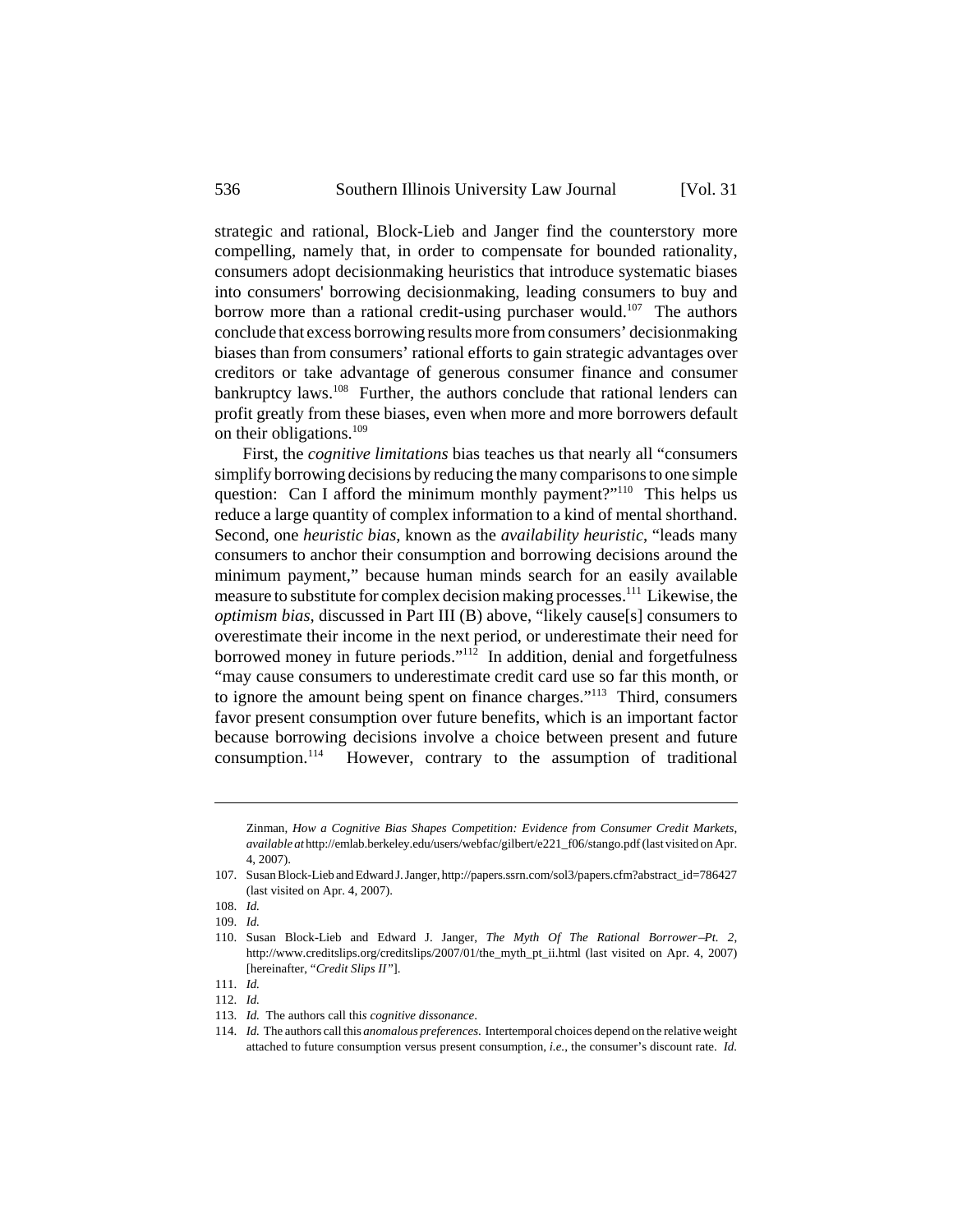economics, that rational consumers use consistent discount rates over different time periods, in recent experiments consumers have chosen wildly divergent and paradoxical ranges of discount rates over different periods.<sup>115</sup>

As a result of the cognitive limitations described above, creditors manipulate less than rational consumers, who "may make borrowing and consumption decisions that do not accurately reflect their true . . . preferences."116 Professors Block-Lieb and Janger conclude that psychological biases, combined with "changes in lending technology . . . provide | a plausible explanation for the confluence of highly profitable consumer lending and a skyrocketing bankruptcy filing rate between 1980–2005."117

As discussed in Part III A above, the use of credit cards itself promotes over-consumption. "[C]redit cards are insidious because they disconnect the pleasure of buying from the pain of paying."118 Humans make purchasing decisions based on implicit rules that we try to follow, for instance, 'I never buy gourmet cheese if it costs more than \$10 per pound.'119 If we break the rule, we feel less joy eating the gourmet cheese than we otherwise would, because the guilt associated with breaking the rule diminishes our pleasure.<sup>120</sup> Prelec refers to this sting of guilt as the "moral tax on consumption."<sup>121</sup> Credit cards, however, "disconnect the consumption transaction, which is pleasant, from the payment transaction, which is painful."122 The effect of the felt disconnect between the pleasure of consumption and the pain of payment is so strong that consumers may be willing to pay twice as much for the same item using a credit card as they are willing to pay if they must use cash.<sup>123</sup> The power of this phenomenon stunned even Prelec and his fellow researchers.<sup>124</sup>

<sup>115.</sup> *Id.* Different discount rates ranged from 345 percent for short time periods to 120 percent for medium time periods to 9 percent for long time periods. *See* Block-Lieb & Janger, *supra* note 85, at 1565 n. 284 (citing Richard Thaler, *Some Emprical Evidence on Dynamic Inconsistencies*, 8 ECON.LETTERS 201, 205–06 (1981)). This explains why consumers ignore very high lending costs on small amounts or for short time periods, such as in the pay day lending context, and why consumers overpay for health club memberships. *See* Block-Lieb and Janger, *supra* note 85, at 1541–42, n. 274 (citing Stefano DellaVigna & Ulrike Malmendier, *Overestimating Self-Control: Evidence from the Health Club Industry*, 2 Nat'l Bureau of Econ. Research, Working Paper No. 10819, 2004, *available at* http:// www.nber.org/papers/w10819) (last visited Apr. 20, 2007).

<sup>116.</sup> *Id.*

<sup>117.</sup> *Id.*

<sup>118.</sup> *See also supra* note 57–73 and accompanying text.

<sup>119.</sup> *See* Downing, *supra* note 74.

<sup>120.</sup> *Id.*

<sup>121.</sup> *Id.*

<sup>122.</sup> *Id.* 123. *Id.*

<sup>124.</sup> *Id.*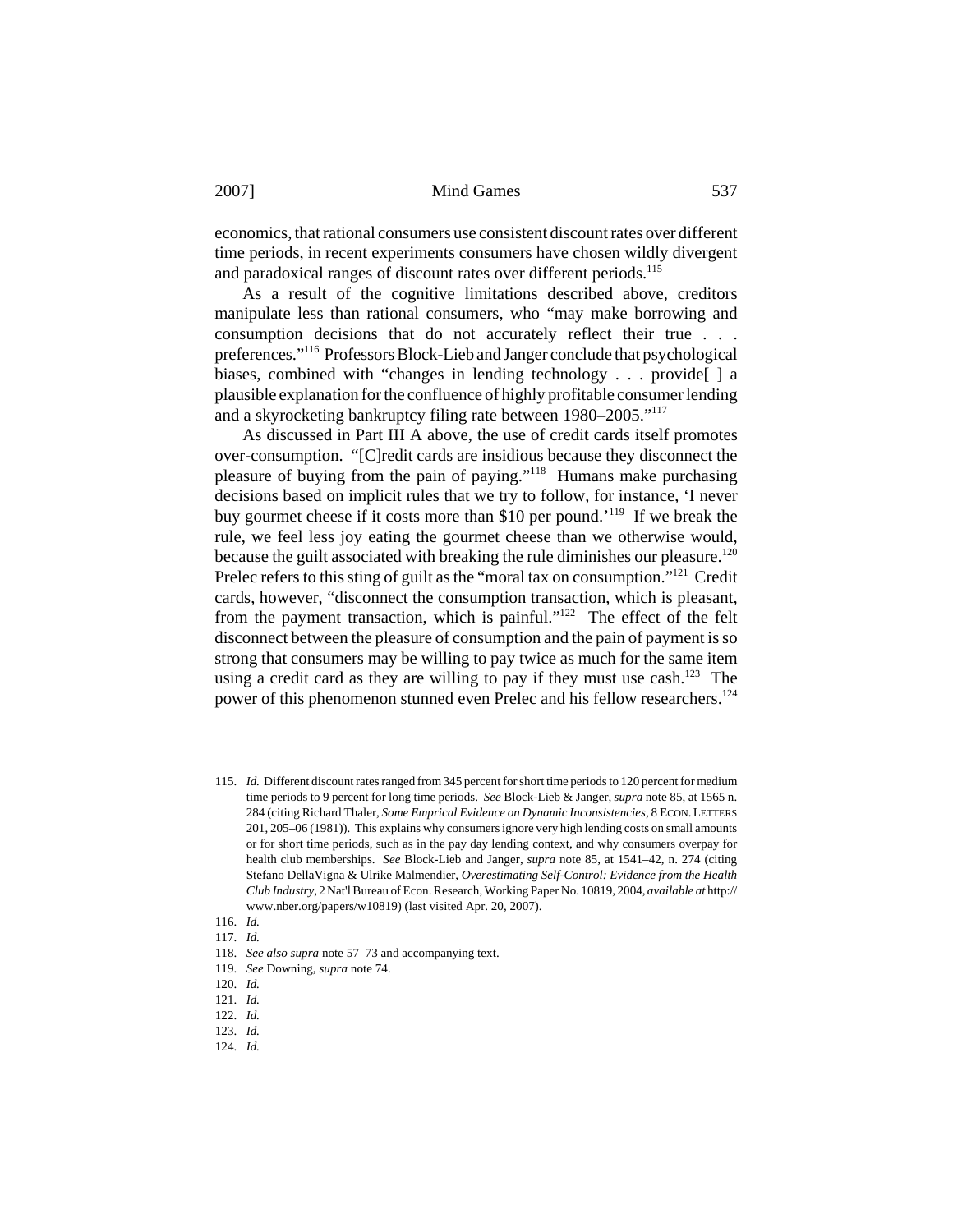Moreover, creditors actively exploit our psychological and cultural biases when automating decisionmaking in consumer lending, a practice that makes use of consumers' biases toward convenience and immediacy to encourage overleverage.125 The internet has increased competition among consumer creditors, driving down profit margins and, from the creditors' perspective, making rate shopping too easy.<sup>126</sup> At the same time, the internet has made consumer financial records immediately available to creditors. "A consumer's FICO (Fair, Isaac Corporation) score, . . . [condensing] the consumer's credit relationships and payment history into one number, is available in a second or two  $\ldots$  [a]nd  $\ldots$  consumers can easily apply for loans online."<sup>127</sup> Thus, innovative credit companies can outperform competitors by lending money as quickly as consumers can spend it.<sup>128</sup> In addition to traditional, large credit card companies that offer automated online credit card applications, smaller startup institutions have increased profits by focusing with more precision on convenience and immediacy.129 For instance, LendingTree.com matches consumers with multiple loan offers, frequently within five minutes of completing a loan application.<sup>130</sup> "LendingTree specializes in mortgages, but also offers home equity loans, auto loans, personal loans and credit cards . . . [and its] lender network includes large banks such as Bank of America and Citibank [as well as] smaller institutions that specialize in automated loan decision-making, such as Deep Green Bank.<sup>131</sup>

Deep Green Bank is a fully automated online home equity lender that began offering loans in 2000, and quickly grew to receive "about 12,000 applications per month-of which 2500 become closed loans."<sup>132</sup> Deep Green's meteoric success is perhaps more remarkable in light of the fact that it does not advertise, "but [rather] gets customers [entirely] from portals like

131. *Id.*

132. *Id.*

<sup>125.</sup> Thomas H. Davenport and Jeanne G. Harris, *Automated Decision-Making in Consumer Lending*, ACCENTURE, http://www.accenture.com/Global/Research\_and\_Insights/Institute\_For\_High\_ Performance\_Business/By\_Subject/Innovation/AutomatedConsumerLending.htm (last visited on Apr. 4, 2007).

<sup>126.</sup> *Id.*

<sup>127.</sup> *Id.*

<sup>128.</sup> *Id.*

<sup>129.</sup> *Id.*

<sup>130.</sup> *Id.* Its process involves three automated steps: first, a computer program "filters" lenders, based on the settings lenders update daily to manage their risk profiles; second, the program uses a proprietary algorithm to send loan requests to lenders whose settings match the profile of the potential borrower; and third, LendingTree virtually mandates that lenders respond to the consumer within five minutes of receiving the loan request, either by using the creditor's own automated decision program or one offered by LendingTree. *Id.*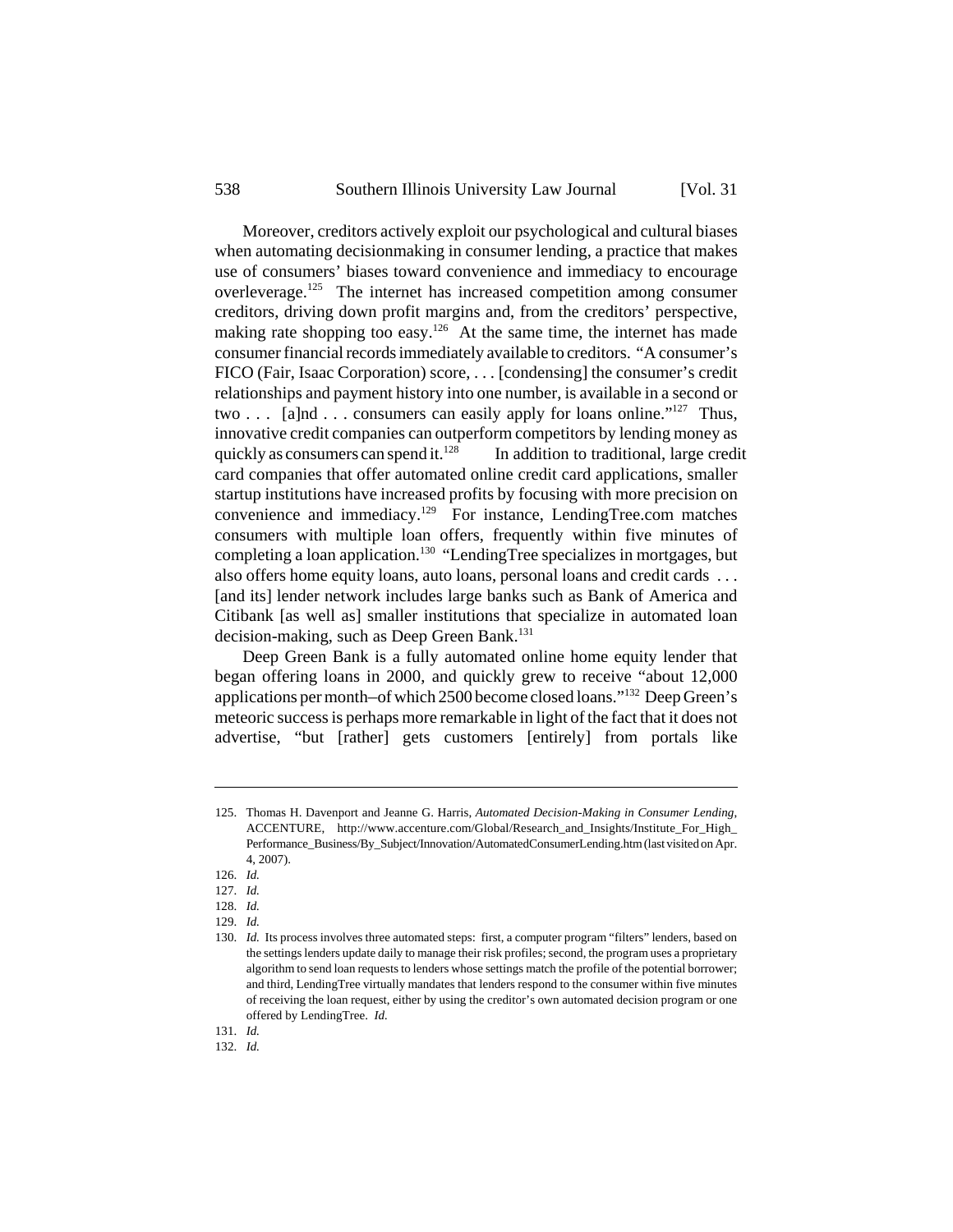LendingTree, mortgage brokers and web searches."133 Other credit companies that have boosted profits through automated decisionmaking include Washington Mutual (retail banking), GMAC (auto loans), and Bank of America and partners Fidelity National Financial and Accenture through their fully-outsourced (people, process and technology) subsidiary fulfillment utility called Financial Service Solutions ("FSS").<sup>134</sup> FSS uses an innovative "grocery store checkout" system to sort and process loans in six "lanes," according to the complexity of the loan, and thereby optimize automated decisionmaking.135

In sum, creditors pay large sums to acquire decision-making research and use it to manipulate consumers to overborrow. Through advertising, they promise to improve debtors' self-images and help debtors achieve their lifetime consumption goals, all while increasing their own chances of earning interest on consumer purchases. Through automated decision making, creditors also make lending more immediate, knowing that this will encourage even more borrowing.

#### IV. DESIGNING AN EFFECTIVE DEBT MANAGEMENT COURSE

As discussed above, there are strong physiological, psychological, and cultural reasons why Americans make money decisions the way they do. A successful financial management course should be designed to overcome these impediments, particularly the physiological urge to favor today over tomorrow, the psychological urge to gain comfort from buying and acquiring things, and the cultural urge to define ourselves through consumerism and materialism<sup>136</sup>

To design effective classes, we need to take into account the data above, as well as other research, on spending habits and money decisions. In considering appropriate debtor education, we also need to be willing to start over and not be bound in any way by the two debtor education provisions that made their way into BAPCPA.

<sup>133.</sup> *Id.*

<sup>134.</sup> *Id.* at 3.

<sup>135.</sup> *Id.*

<sup>136.</sup> We are not suggesting that Americans overconsume in order to blame borrowers for overindebtedness. We know that job loss, health problems and breakdown of the family are the primary causes of bankruptcy, but also know that huge debt burdens create greater financial vulnerability.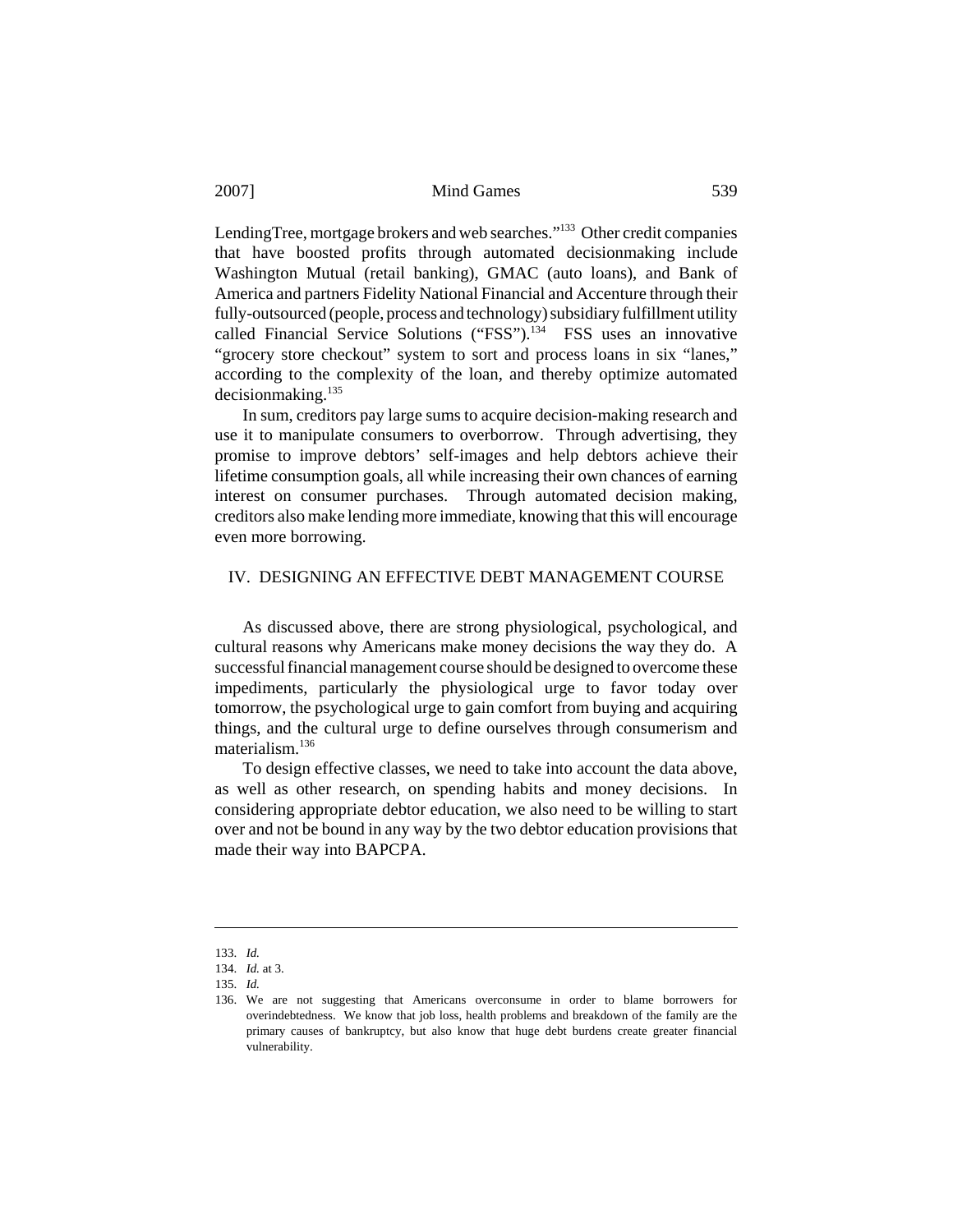#### A. Mind Games and Debtor Education

As stated above, it is highly questionable whether *any* debtor education on the way into bankruptcy will be effective. As a result, it would be best to eliminate this requirement. Stress will keep people from understanding their options. Additionally, it is widely accepted among psychologists that it takes at least 21 consecutive days of practicing a behavior in order to develop a habit,137 yet there is no time to practice more prudent spending habits on the way through the bankruptcy door. It is simply too late, at that point, to meaningfully affect any decision a debtor could make.

A later course, prior to discharge, has real potential. Consider, however, the topics the EOUST has mandated in the existing second course: budget development, money management, and the wise use of credit. These are not useful categories. They are too broad to be useful in some cases, and in others, have clearly been written by those who favor credit or interests over consumer interests. Otherwise, why teach the wise use of credit, instead of the danger of paying compound interest and the importance of saving? Most wealthy people, as well as many middle class people, know that using consumer credit is one of the worst things you can do if you want to build wealth. The theme of Professor Martin's course in financial health for young adults is to *earn interest not pay interest.* Somehow, we doubt a course with this theme would have made it into bankruptcy reform.<sup>138</sup>

In the remainder of this Essay, we discuss some potential methods for addressing low savings rates and excess indebtedness and some useful topics of study for debtor education. Before doing so, however, one must realize that class issues overlay many of the issues surrounding debtor education. Most bankruptcy debtors are from the middle class, which is a fortunate fact when

<sup>137.</sup> Mary McKinney, ACADEMIC COACH, *Establish Habits*, http://successfulacademic.typepad.com/successful\_academic\_tips /2006/11/establish\_habit.html (last visited on Apr. 4, 2007); Steven Aitchison, *Develop a New Habit*, http://ezinearticles.com/?Developa-New-Habit&id=326777 (last visited on Apr. 4, 2007); Lars Shirley, *Develop Great Habits with 21 Day Calendar*, http://www.archive.org/details/Goals\_Calendar (last visited on Apr. 4, 2007); Josh Hinds, *The Power Of Goal Achievement Is In The Habit*, http://www.zeromillion.com/personaldev/power-goal-achievement.html (last visited on Apr. 4, 2007); John Socratous, 12 Proven Steps to Break ANY Habit in 21 Days—Guaranteed!, *available at* http://ezinearticles.com/?12-Proven-Steps-to-Break-ANY-Habit-in-21-Days---- Guaranteed!&id=132242 (last visited on Apr. 4, 2007); Vin Bhat, *The Power of Affirmations and Music*, http://www.selfgrowth.com/articles/VinBhat2.html (last visited on Apr. 4, 2007).

<sup>138.</sup> We suspect that the consumer credit industry lobbyists that supported BAPCPA would not want individual consumers to earn interest rather than pay interest. Such a goal would turn bankruptcy reform into a nightmare for consumer credit interests.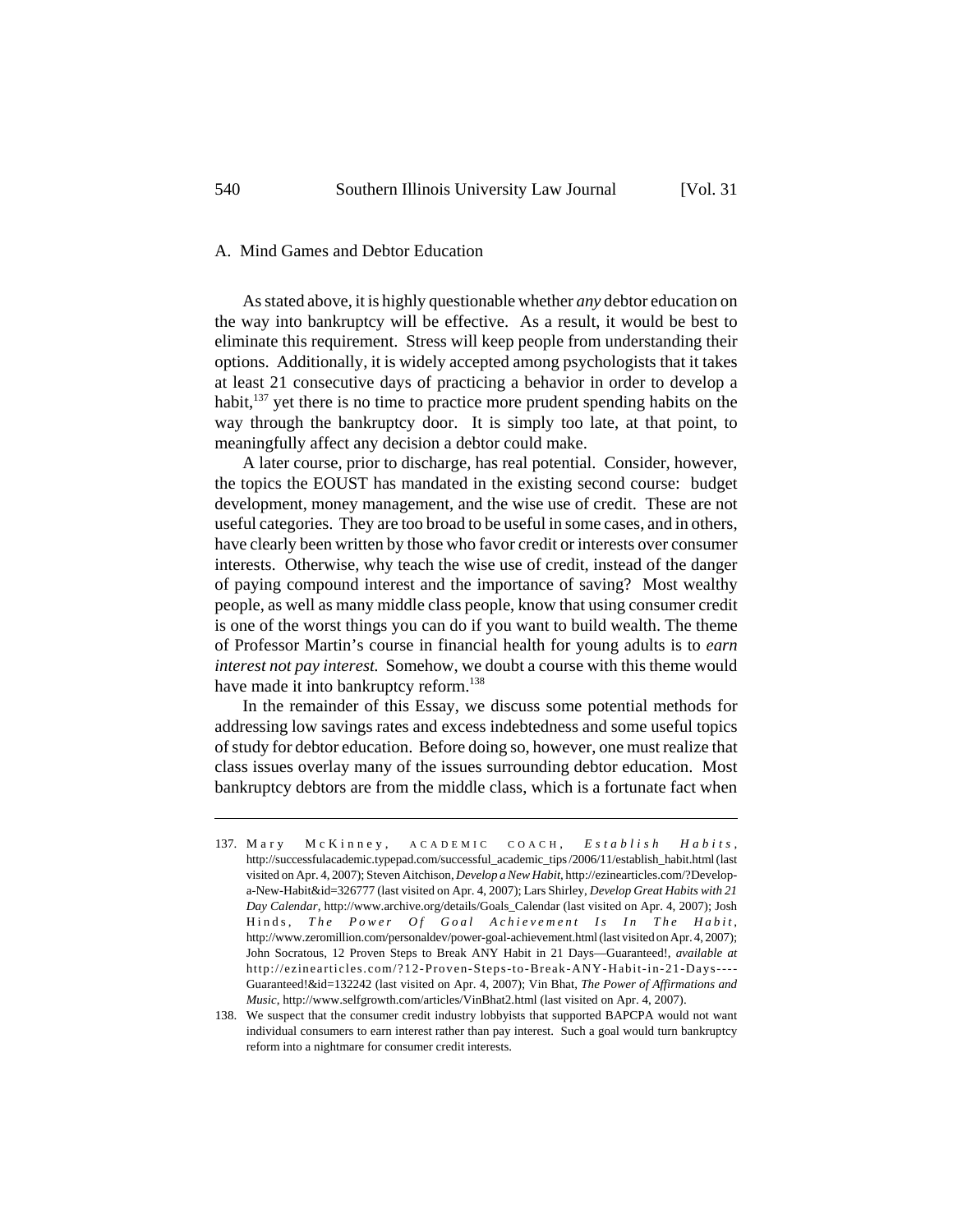designing financial management courses for bankruptcy debtors.<sup>139</sup> However, it is a mistake to think that people who live in poverty are just like wealthier people, culturally, except they have less money.140 In fact, people who live in poverty approach many issues, including money issues, from a different vantage point. For example, a person in poverty may find it necessary to help a friend with a flat tire, rather than be on time for work, because she knows the friend does not have money or AAA, because the friend has helped her in even worse times of need, and because she knows her friend will reciprocate in the future.<sup>141</sup> In times of financial desperation, people need to use any means available to get through an emergency, including title loans, payday loans and other predatory consumer products. This means designing a course for people in poverty may well be different than designing a course for middle class people.142

In their article discussing the problems with the BAPCPA credit counseling requirements, Professors Gross and Block-Lieb highlight the many deficiencies in Congress' debtor education mandates.<sup>143</sup> Professors Gross and Block-Lieb have themselves provided debtor education for years through their Coalition for Consumer Bankruptcy Debtor Education. Their clients are primarily from the lower classes. They pose the question of whether debtor education should be provided in a value-laden or value-neutral way.<sup>144</sup> When dealing with people from lower classes, or those living in generational poverty, it seems obvious that the course work should be value-neutral. When dealing with the middle class, however, I take a different tack.

### B. Financial Literacy for the Middle Class

Given the physiological, psychological, and cultural factors influencing the use of consumer credit, as well as the industry's successful efforts to indoctrinate American thinking about what is desirable and affordable, in my view, nothing short of kamikaze tactics will do.

<sup>139.</sup> *See* TERESA A. SULLIVAN, ELIZABETH WARREN & JAY LAWRENCE WESTBROOK, THE FRAGILE MIDDLE CLASS: AMERICANS IN DEBT 27 (YALE 2005).

<sup>140.</sup> RUBY K. PAYNE, A FRAMEWORK FOR UNDERSTANDING POVERTY 59 (RFT 1998).

<sup>141.</sup> *Id.* at 68.

<sup>142.</sup> Much has been written about class and money issues and it is fertile ground for further research in the area of financial education, but the ideas here focus on courses for the middle class, the economic status of most bankruptcy debtors. I mention people in poverty by way of recognizing that the tactics I advocate for teaching financial literacy to middle class people may not work in courses designed for teaching people living in poverty.

<sup>143.</sup> *See* Gross & Block-Lieb, *supra* note 6, at 560, 563.

<sup>144.</sup> *Id.*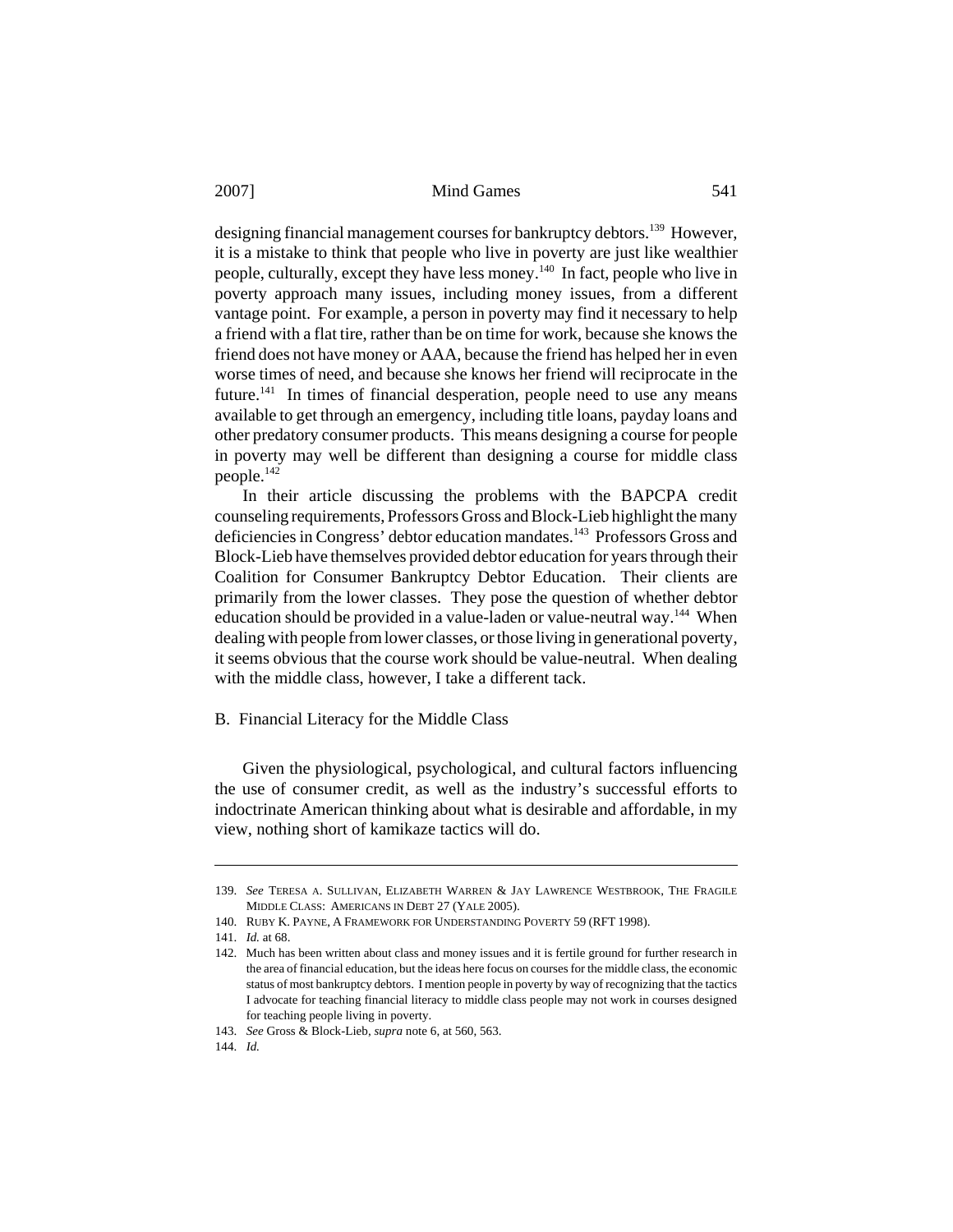In the University of New Mexico's ("UNM's") college level and law school level financial literacy courses, the general topics covered include: compounding interest; automatic savings from a first job; financial goalsetting; building banking relationships; the legal and financial side of credit card use (again emphasizing compounding interest on debt); debit cards; predatory lending (with guest speakers on payday lending and rent-to-own, among others); credit for lower income individuals; the overall financial literacy of white people versus minorities; credit reporting and scoring; the home mortgage lending market (practicalities such as preparing for a closing as well as theory, such as watching out for and regulating the exotics); saving and investing outside retirement; dollar cost averaging; the basics of stocks, bonds, and similar investments; retirement policy in the U.S. (including the privatization of social security and the effects of U.S. policy on women as caretakers); and retirement savings vehicles. The students prepare a personal financial management plan on the way out the door.

Most of the students in these courses are in their 20s and 30s, though some are in their 50s and 60s. Regardless of their age, many of them are already in financial trouble. In fact, our university and law school sought out such a course in order to attract and keep more qualified graduates, since some students have already been precluded from certain private student loan eligibility due to poor credit.

In the class, Professor Martin asks people to anonymously disclose their current credit card debt. One person was carrying almost \$40,000 while in law school, and others had over \$30,000 in credit card debt.

Together one class of 14 was carrying \$60,000 and was alarmed to learn that at 21 percent interest, a typical rate for students, the class was earning \$14,520 a year for credit card companies. At 32.24 percent, a typical default rate,<sup>145</sup> the class was ponying up \$21,278 a year to the industry. For a bigger class of 65 people in February of 2007, the class was carrying over \$306,000 in credit card debt, which was earning the credit card companies over \$67,000 in interest at 22 percent, and over \$98,000 in interest at a default rate of 32.24 percent. Naturally, this news makes the students mad, and of course, this is part of the point.<sup>146</sup>

The idea of trying to incite anger toward the consumer credit industry occurred after reading about a study in which researchers attempted to

<sup>145.</sup> One of the class exercises requires the students to save credit card solicitations they receive and read the fine print carefully in groups to find the tricks of the trade. In February of 2007, the most common default rate offered on student credit cards was 32.24 percent, up from 29 percent just four months earlier.

<sup>146.</sup> For more details on what might be useful in a debtor education course, see Appendix A.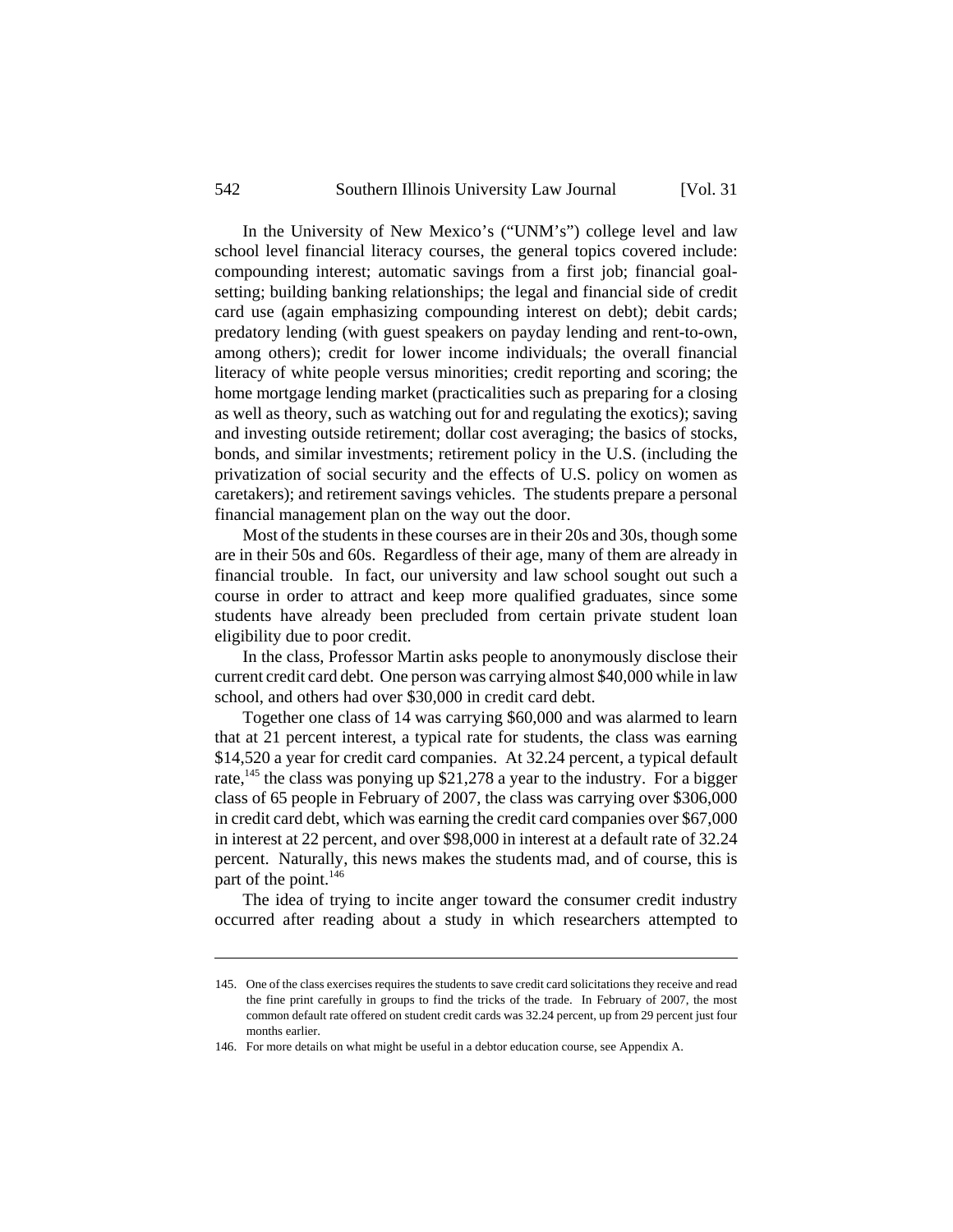determine if people would pay more for a Coke if the temperatures were blistering hot.<sup>147</sup> They invented a Coke machine that adjusted the price for a can of Coke at a rest stop according to the temperature on a built-in thermometer. The results were surprising. The same people used the rest stop repeatedly. They were incensed to find that Cokes cost more when the weather was hot. They refused to buy them and left nasty notes. According to legend, one person even destroyed the machine! My theory is that strong negative emotions are necessary to counteract the industry's highly effective tactics to encourage harmful spending.

Overcoming the cultural side of spending requires some creativity. At least some Americans appear to be programmed to prefer immediate pleasure over long-term gain, and also to define themselves through possessions and materialism. We also know that some people are not materialistic, however, so it is not a lost cause. Making students aware of anti-consumerism movements, such as no shopping days, spending fasts and the environmental reasons for limiting consumption can help.<sup>148</sup> Sometimes, however, it takes much more.

Generation "Y," the term used to describe those born between 1984 and 1994, think of themselves as non-conformists. $149$  For that reason, when

<sup>147.</sup> Constance L. Hays, *Coke Tests Vending Unit That Can Hike Prices in Hot Weather*, NY TIMES, October 28, 1999, *available at* http://www.econ.ucsb.edu/~tedb/eep/news/coke.mon.txt (last visited on Apr. 4, 2007); Charles Memminger, *Coke: It's the Real (Greed) Thing*, HONOLULU STAR B ULLETIN , November 1, 1999, *available at* http://starbulletin.com /1999/11/01/features/memminger.html. (last visted on Feb. 10, 2007). 148. The anti-consumerism movement is concerned about the effects of consumerism on the environment

and on human well-being. Numerous web sites extol the virtues of scaling back, and the day after Thanksgiving has been declared an official no-shopping day. *See, e.g.*, *Overcoming Consumerism,* http://www.verdant.net/ (last visited on Apr. 4, 2007); *The New Anti-Consumerism,* http://www.sustainableenterprises.com/Planet/anticonsumer.htm (last visited on Apr. 4, 2007); Lifehacker.com, *Buy Nothing This Friday*, http://lifehacker.com/software/shopping/buy-nothing-daythis-friday-138699.php (last visited on Apr. 4, 2007); Wikipedia: The Free Encyclopedia, *Buy Nothing Day*, http://en.wikipedia.org/wiki/Buy\_Nothing\_Day (last visited on Apr. 4, 2007).

<sup>149.</sup> Consumer Marketing Nationwide, *Generation Y Defined*, http://www.onpointmarketing.com/generation-y.htm (last visited on Apr. 4, 2007). As one consumer marketing entity tells its customers:

marketing to generation y members requires using more involved techniques than the traditional ones used to attract their parents. Members of generation y best respond to marketing methods that bring the message to places the y generation congregates, both offline and online. Successful generation y brands are perceived as hip and popular, but without the air of heavy commercialism. Also, generation y demographics show that generation Y is more racially diverse, with one out of three members considering themselves non-Caucasian. One out of every four members of generation y lives in a single-parent environment and three in every four have working mothers.

*Id. See also,* Naomi Rockler-Gladden, *Me Against the Media: Notes From the Trenches of a Media Literacy Class,* 70 ADBUSTERS 40–42 (March/April 2007).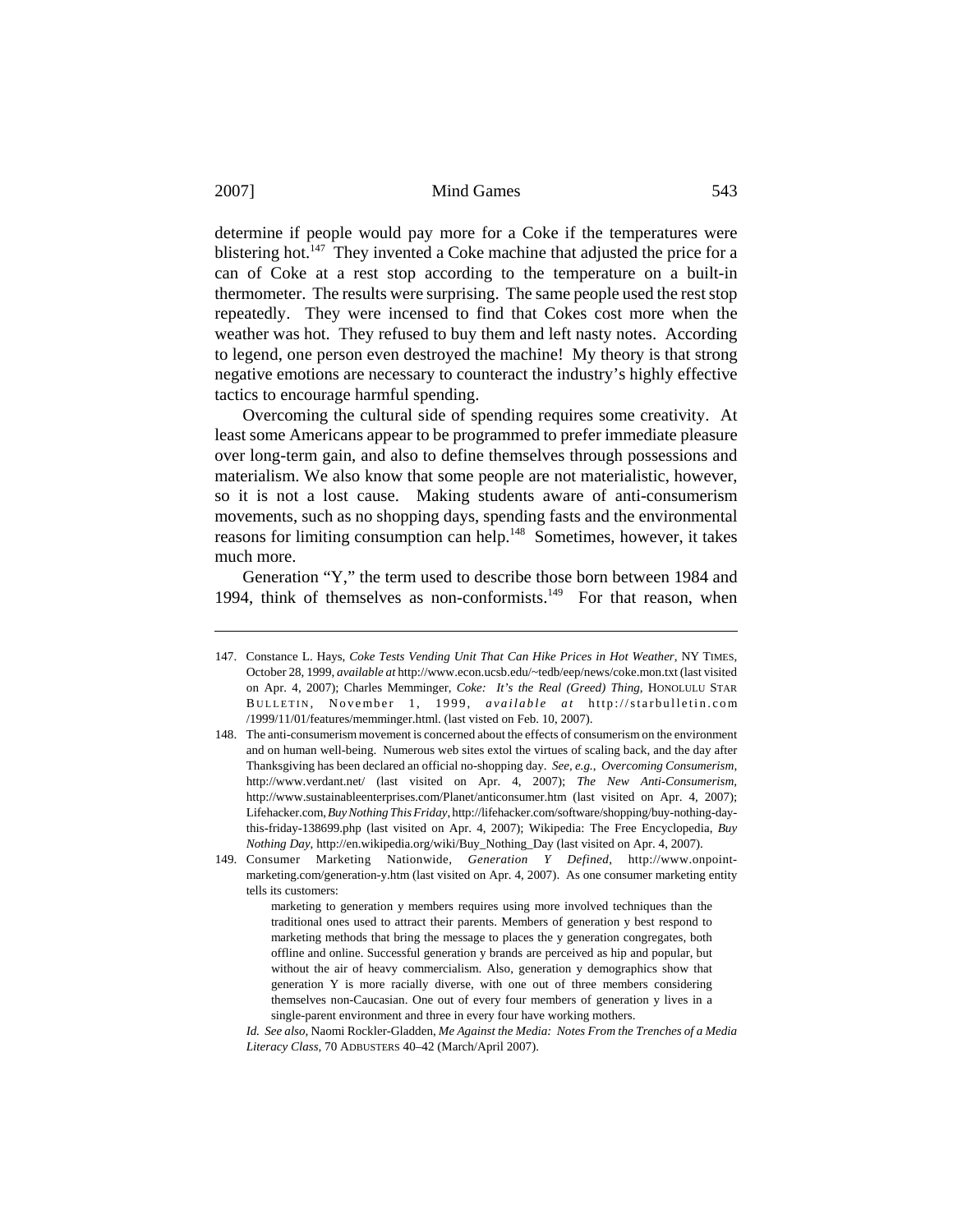speaking to this generation about financial habits, it helps to reduce consumerism to conformist behavior. The clear message is that *The Man* wants you to spend, so be a renegade and save instead.<sup>150</sup>

Of course, any course is worthless without some catchy content. Exercises in compounding interest, both from the point of view of the student as saver and the student as debtor, seem highly effective.<sup>151</sup> Repetition in different contexts also helps. Professory Martin covers compounding in almost every unit, which amounts to 10 times in two days.

A meaningful course also must overcome the optimism bias. In the case of overindebtedness, a little fear can be very helpful. Stories of people becoming terminally ill, homeless or even suicidal as a result of debt, compared with those of people who saved a little at a time and became very wealthy, can work. Such tactics would likely be too harsh for bankruptcy debtors, who already have seen financial tragedy, but are useful for people who have not yet encountered bankruptcy. Moreover, while the fear ultimately does wear off, saving money and being frugal is habit-forming, and thus, through repetition, reading stock statements can become almost as enjoyable as shopping at the mall.

Optimism works in the saver's favor when it comes to compounding. One author of this Essay knew nothing about compounding until she was 30. Yet nothing has positively influenced her own savings habits more than understanding compounding. Nothing has influenced her credit card charging habits more than seeing compound interest work in the credit card companies' favor.152

<sup>150.</sup> One can draw upon other techniques as well. For undergraduate students, a snow border flies through the air on one power point slide. The slide suggests the freedom of being debt free. The next slide shows a kid stocking shelves while the snow falls outside. The text states that "Debt makes me tired. Must be from working all the time." These are not preachy, but subtle. A slide for law students, with a tango dancer in the background, proclaims: "I think I will like practicing law, but I also have other interests. If I save and keep my expenses down, I can have my life *and* my profession!!"

<sup>151.</sup> People like the old riddle from Economics 101: Twin #1 got a good job and put \$2,000 a year in a good investment from age 19 through 27, for a total investment of \$18,000. Twin #2 put the same \$2,000 a year in but did not start until age 27. She continued through age 65, her whole adult life, contributing \$76,000. How much would each have if the investments earned 10 percent and compounded? ANSWER: Invested at 10 percent, the first person (who only put in \$18,000 rather than \$76,000) ends up with \$1,035,148. The second one has just \$883,185.

<sup>152.</sup> For example, if a person had \$20,000 in credit card debt accruing interest at 18 percent, paying a minimum balance of only 2 percent, it would take 57 years to pay off the debt. *See* www.bankrate.com (last visited on Apr. 4, 2007). Consumers are now required to pay off at least 4 percent a year, but the example is still useful. Press Release, Comptroller of the Currency, Administrator of National Banks, *Comptroller Dugan Expresses Concern about Negative* Amortization, (Dec. 1, 2005), *available at* http://www.occ.treas.gov/toolkit/newsr ( consideration of whether the balance could realistically be paid in full) (last visited Apr. 4, 2007). Thus, from their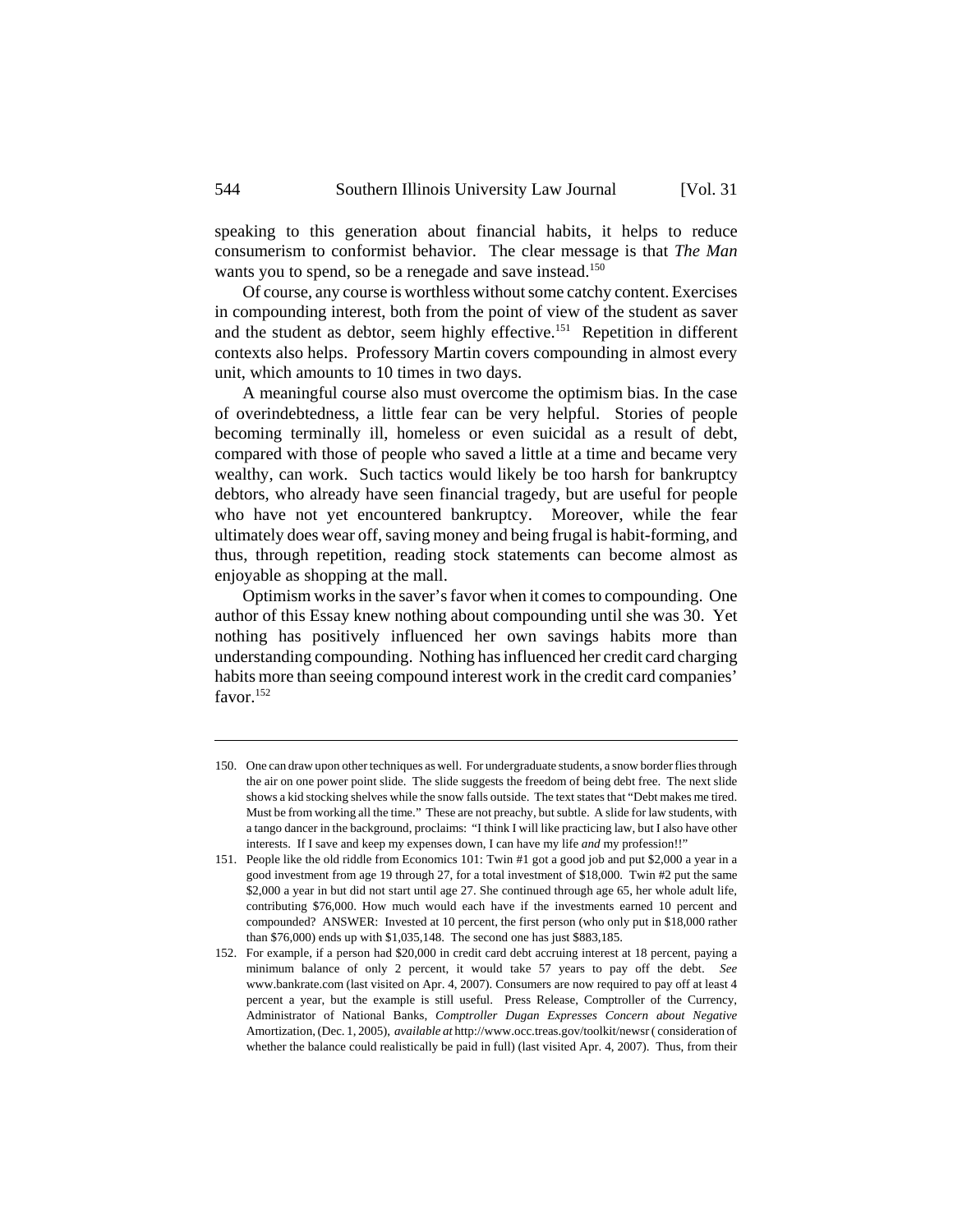With students, working with the numbers online can be incredibly powerful.153 Overall, the goal is to share information and teach students how to find their own useful numeric data. The data itself is so shocking that it promotes savings and investing and strongly discourages the use of consumer credit. In fact, the data tell the entire story, so little additional drama is required.

From the reports of students, the class has a measurable effect on behavior. It changes behavior in the short term, and quite possibly over the long term.<sup>154</sup> Appendix A shares data from the course offered at UNM regarding which topics students thought would be most useful to them. Anecdotally, many students report that they have paid down debt and spent less since taking the course. Based upon this anecdotal data, and that contained in Appendix A, these subjects and tactics could be tailored for successful use with middle-class bankruptcy debtors.

#### V. CONCLUSION

Consumer credit counseling services were originally established by the consumer credit industry to help recover bad debt. They were set up as nonprofit entities, funded by consumer credit companies, and they were prohibited from counseling consumers to declare bankruptcy. Instead, credit counselors were supposed to encourage consumers to do everything they could to make at least minimum monthly payments on their credit card debts (without consideration of whether the balance could realistically be paid in full). Thus, from their inception, credit counselors were designed to serve the interests of the credit industry. Many of the consumer credit counselors approved for use in the BAPCPA's mandatory debtor education courses come from this tradition, and bring their allegiance to the consumer credit industry with them. However, during the past decade, as credit companies have cut funding to credit counseling services, the credit counseling industry has faced financial pressure that has incentivized predatory and fraudulent practices toward

inception, credit counselors were designed to serve, *available at* elease.aspx?Doc=I51QIBS3.xml (last visited on Apr. 4, 2007).

<sup>153.</sup> In some situations, we treat the exercise like a contest, with people competing to come up with outrageous truths about the credit industry through their own research. Unlike most college or law school classes, there are units in the existing UNM class where randomly searching the web during class time is encouraged.

<sup>154.</sup> Professor Martin is devising follow-up studies to determine how much of the course information makes a difference in behavior one to two years after completion of the course. As of February 2007, 157 students had taken the course through three weekend offerings.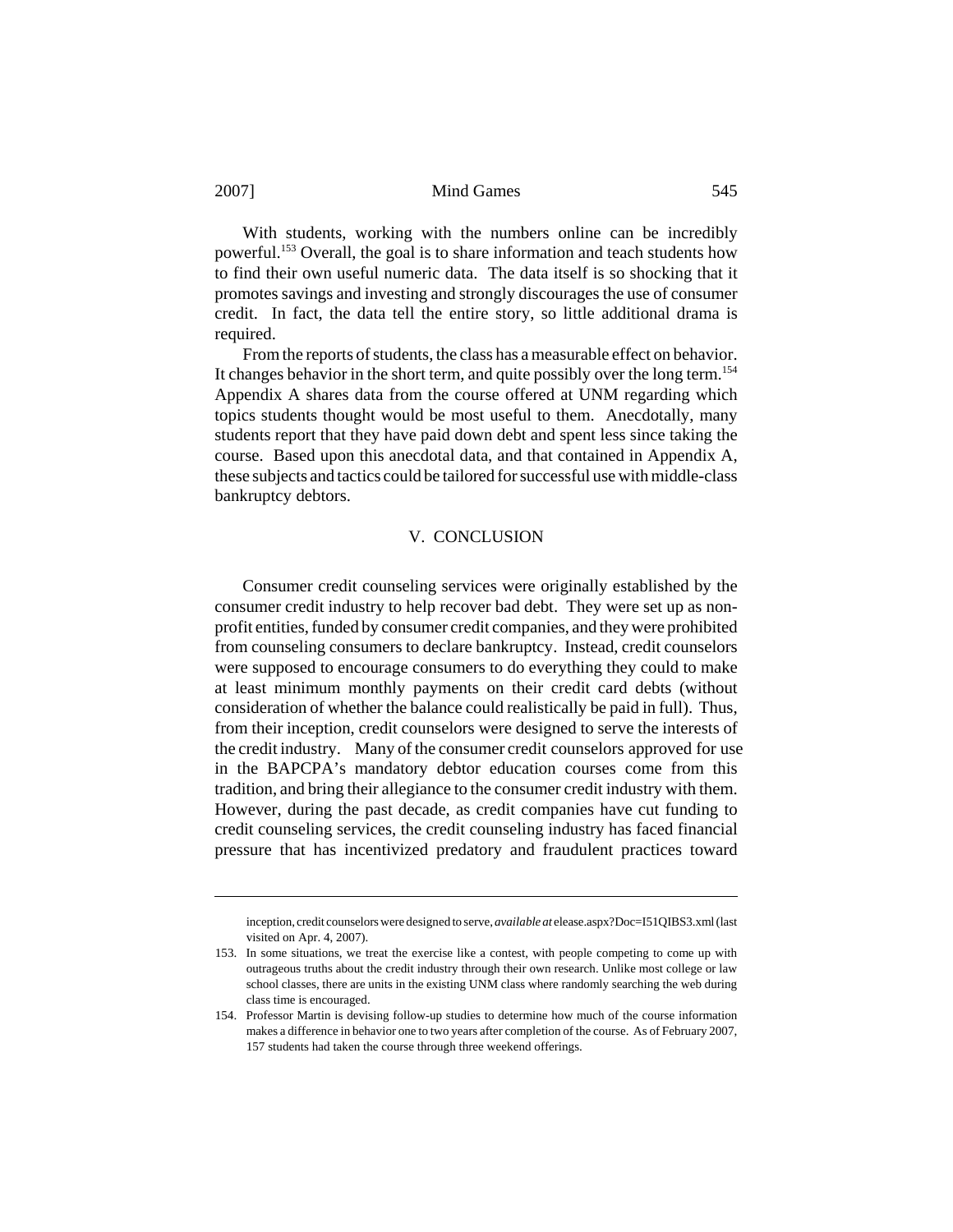consumers. Unsurprisingly, consumers have been victimized, their credit problems and financial positions all too frequently made more precarious as consumer credit counselors charged exorbitant fees and pushed them into DMPs that actually decreased their credit ratings.

The few explicit requirements for the BAPCPA's mandatory debtor education courses are insightful. The EOUST requires that consumers be taught how to *use* consumer credit, but *not how to avoid* using consumer credit. Compounding interest (along with the benefits of saving and investing) are not course requirements, despite that these topics more than any other seem to motivate a change in consumer financial behavior.

There has been no attempt to use the plethora of available data regarding the physiology, psychology, and culture of consumer spending and saving decisions, to devise truly effective debtor education classes. This data could easily be used in such courses, to the consumers' advantage.

Further, the astronomical numbers speak for themselves. A course that outlined how the credit industry uses psychological tactics against us, and then juxtaposes the sheer cost of consumer credit with the extensive benefits of compounding interest on savings, would itself be far more effective than a course on budgeting and taking on more debt.

A debtor education course that emphasized these points would be far different from what industry-friendly consumer credit counselors currently offer. It would take an entirely fresh approach to what is relevant and why. Most importantly, it might actually make a difference. Unlike most of the existing courses, it would *not be* your mother's financial education course.